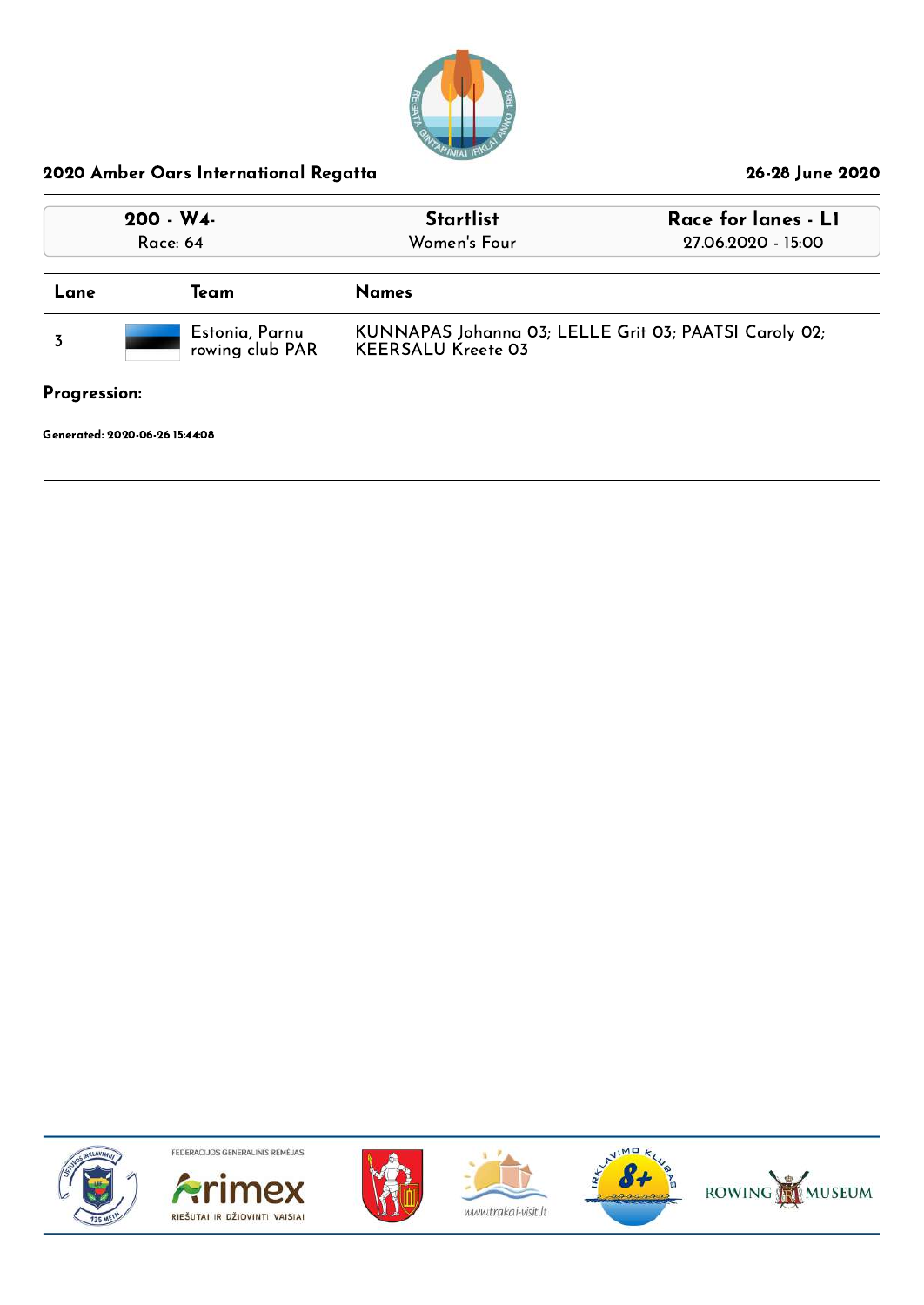

|                | $201 - W1x$<br><b>Race: 65</b> |                                     | <b>Startlist</b><br>Women's Single Sculls | Heats - H1<br>27.06.2020 - 15:07 |
|----------------|--------------------------------|-------------------------------------|-------------------------------------------|----------------------------------|
| Lane           |                                | Team                                | <b>Names</b>                              |                                  |
|                |                                | WIR Ilawa<br>Rowing Club            | <b>GAUDYN ZUZANNA 05</b>                  |                                  |
| $\mathbf{2}$   |                                | Estonia, Parnu<br>rowing club PAR 4 | ARON Annabel 01                           |                                  |
| $\overline{3}$ |                                | Latvia                              | <b>FRANCKEVICA Evita 02</b>               |                                  |
| 4              |                                | Siauliai                            | <b>ZILIONYTE Kamile 02</b>                |                                  |
| 5              |                                | Estonia, Parnu<br>rowing club PAR 1 | <b>JAANSON Greta 00</b>                   |                                  |
| 6              |                                | Poland                              | KOSIOREK Aleksandra 03                    |                                  |
| 7              |                                | <b>WIR Ilawa</b><br>Rowing Club     | <b>SAGAN ALEKSANDRA 05</b>                |                                  |

# Progression: 1..2->FA | 3..4->FB | 5..6->FC

Generated: 2020-06-26 15:44:08











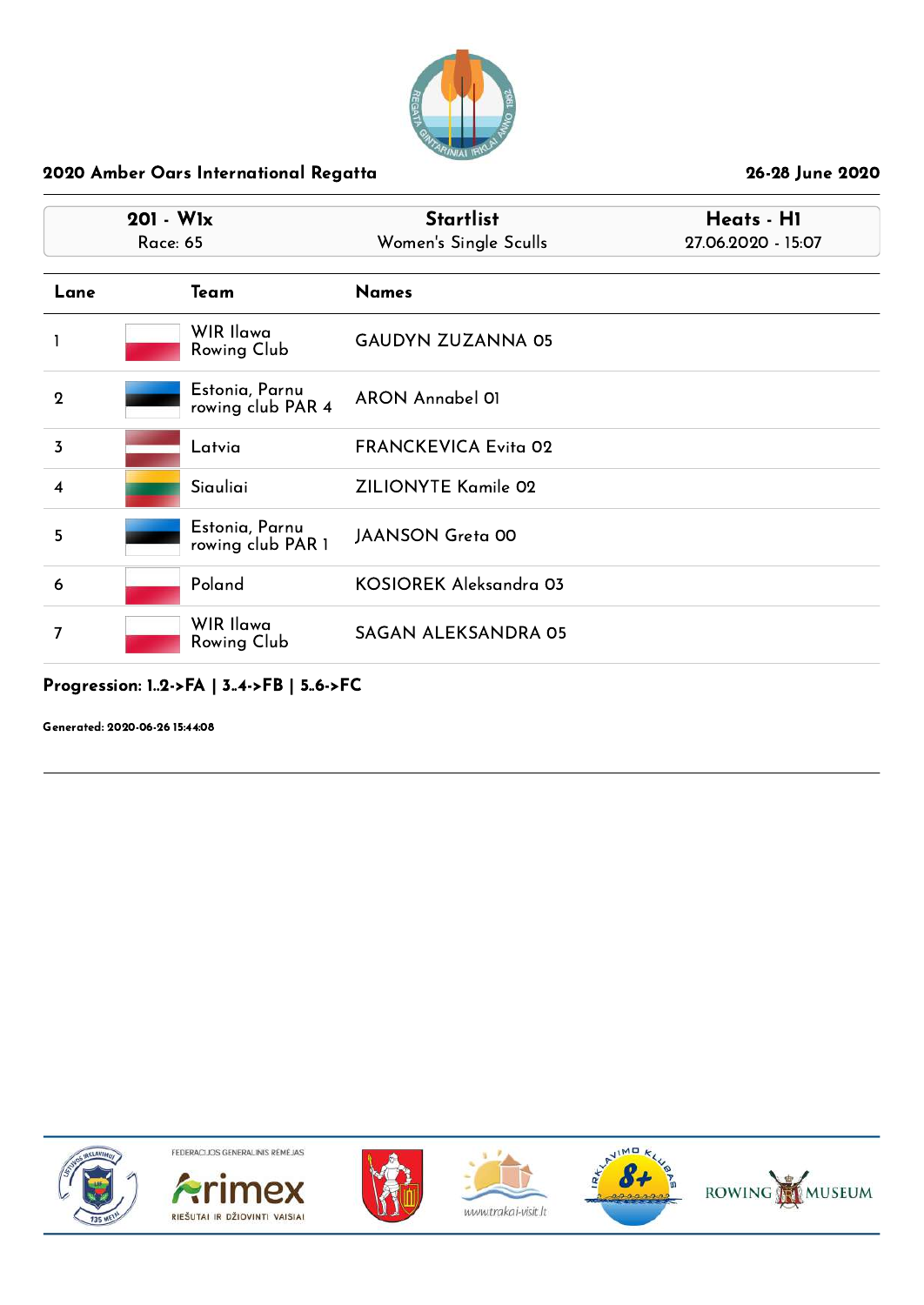

| $201 - W1x$<br><b>Race: 66</b> |                                              | <b>Startlist</b><br>Women's Single Sculls | Heats - H2<br>27.06.2020 - 15:14 |
|--------------------------------|----------------------------------------------|-------------------------------------------|----------------------------------|
| Lane                           | Team                                         | <b>Names</b>                              |                                  |
|                                | WIR Ilawa<br>Rowing Club                     | <b>JOZEFOWICZ PAULINA</b>                 |                                  |
| $\mathbf 2$                    | <b>VILJANDI RC/</b><br><b>ESTONIA</b>        | <b>ENDREKSON Gerli 05</b>                 |                                  |
| 3                              | Rowing and<br>Canoening Club<br>Tartu        | <b>TAMMI Eliise 02</b>                    |                                  |
| 4                              | Rowing and<br><b>Canoening Club</b><br>Tartu | LUTS Sigrid 05                            |                                  |
| 5                              | Trakai                                       | <b>SALTYTE-MASILIONE Ling 87</b>          |                                  |
| 6                              | Rowing and<br>Canoening Club<br>Tartu        | <b>GRIGOREVA Ekaterina 91</b>             |                                  |
| 7                              | <b>AZS Warszawa</b>                          | DOBRZELAK-LEMANCZYK Krystyna 95           |                                  |

# Progression: 1..2->FA | 3..4->FB | 5..6->FC

Generated: 2020-06-26 15:44:08











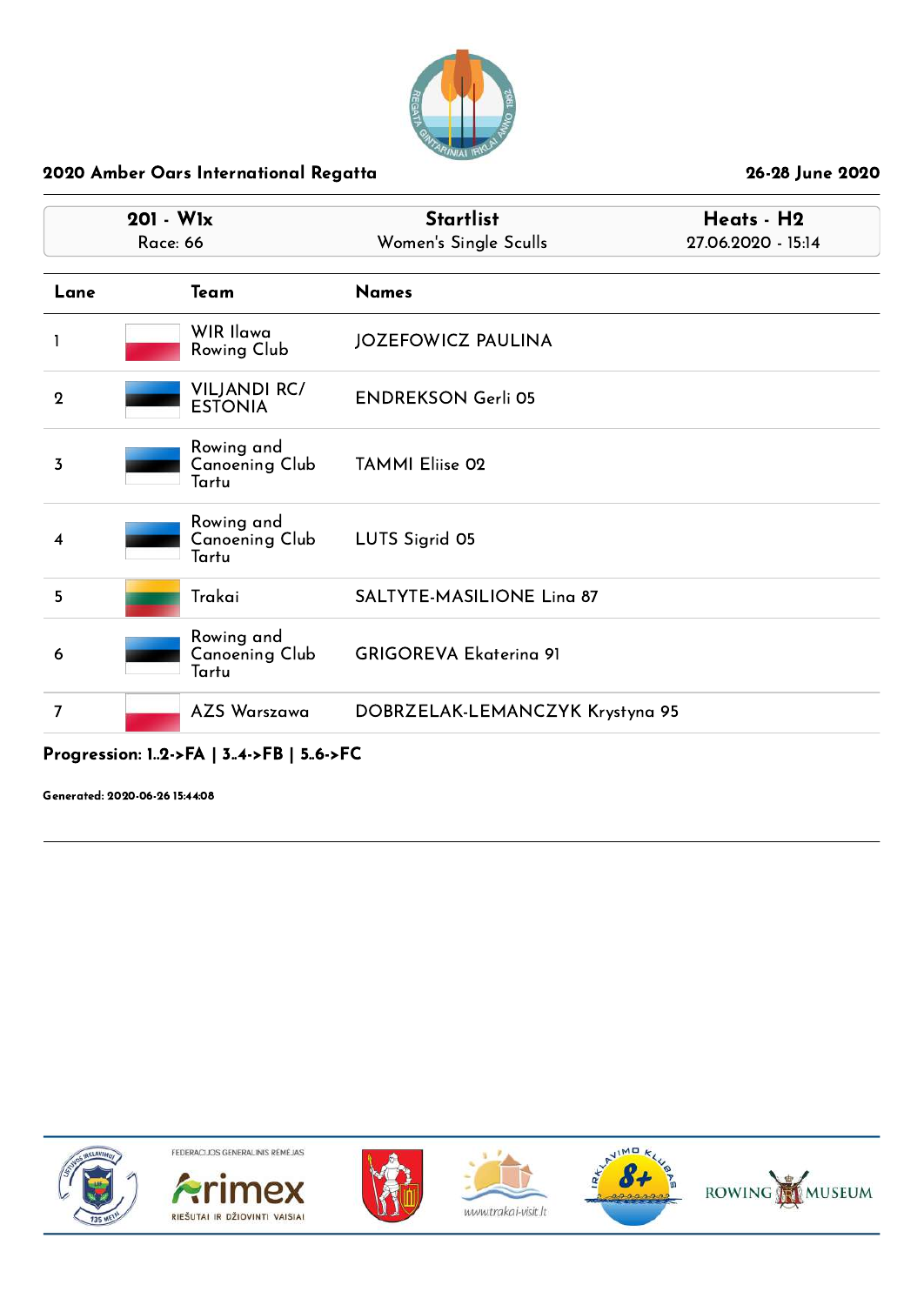

| $201 - W1x$<br><b>Race: 67</b> |                                                               | <b>Startlist</b><br>Women's Single Sculls | Heats - H3<br>27.06.2020 - 15:21 |  |
|--------------------------------|---------------------------------------------------------------|-------------------------------------------|----------------------------------|--|
| Lane                           | Team                                                          | <b>Names</b>                              |                                  |  |
| ı                              | Kauno r. sporto<br>mokykla -<br>Irklavimo klubas<br>Favoritas | <b>RIMKUTE Dovile 01</b>                  |                                  |  |
| $\overline{2}$                 | Siauliai                                                      | NAZARENKAITE Nomeda 02                    |                                  |  |
| 3                              | Rowing Club<br>Tallinn 1                                      | JARVSOO Katariina-Johanna 98              |                                  |  |
| 4                              | Estonia, Parnu<br>rowing club PAR 3                           | <b>KUUTS Nora 97</b>                      |                                  |  |
| 5                              | Poland                                                        | ZUKOWSKA Maria 04                         |                                  |  |
| 6                              | <b>VILJANDI RC/</b><br><b>ESTONIA</b>                         | DIMITRIJEV Helene 02                      |                                  |  |
| 7                              | Estonia, Parnu<br>rowing club PAR 2                           | JARVOJA Kelli 02                          |                                  |  |

## Progression: 1..2->FA | 3..4->FB | 5..6->FC

Generated: 2020-06-26 15:44:08











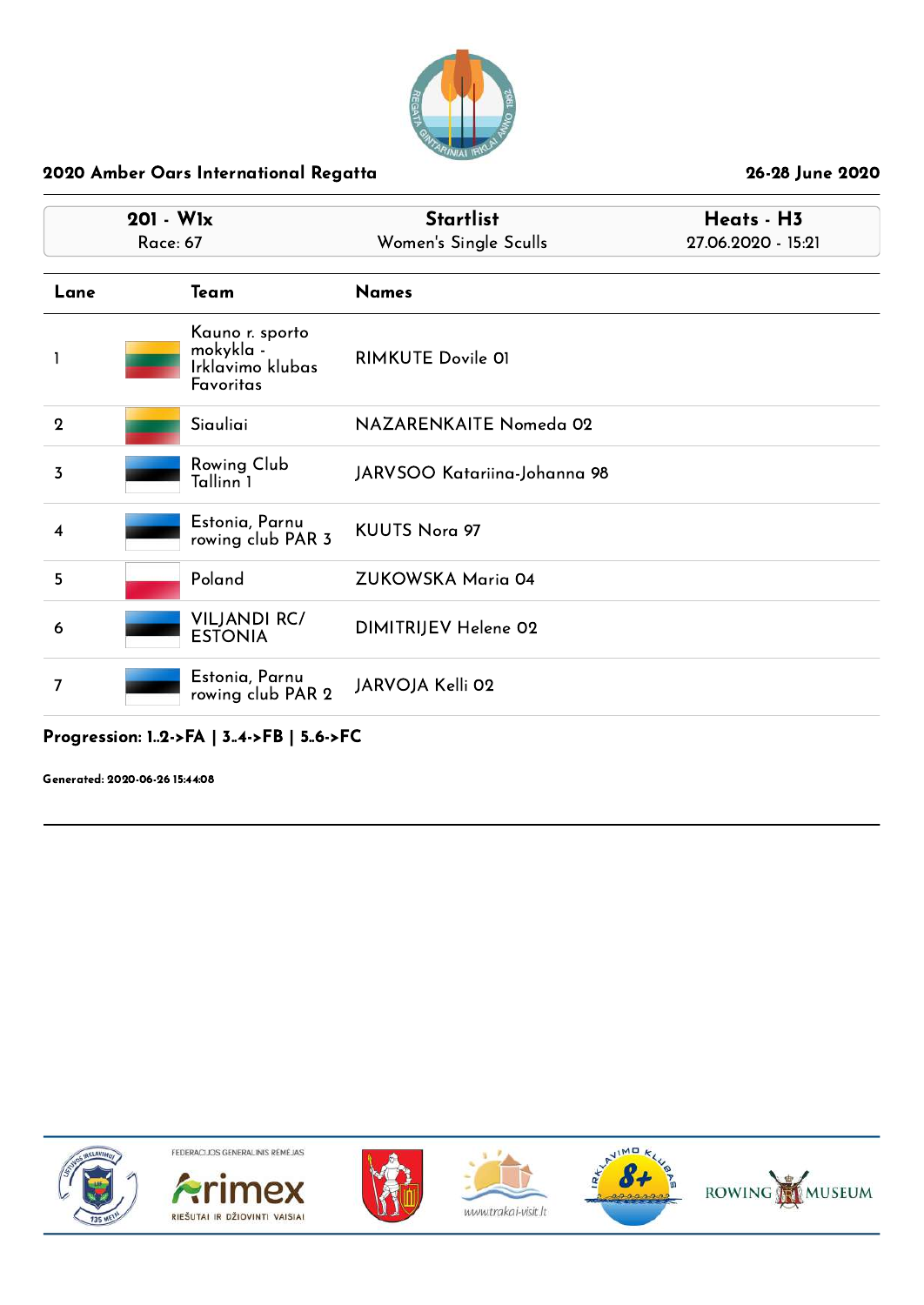

| 202 - Mlx<br><b>Race: 68</b> |                                                               | <b>Startlist</b><br>Men's Single Sculls | Heats - H1<br>27.06.2020 - 15:49 |  |
|------------------------------|---------------------------------------------------------------|-----------------------------------------|----------------------------------|--|
| Lane                         | Team                                                          | <b>Names</b>                            |                                  |  |
|                              | Birstono sporto<br>centras                                    | <b>CERNEVICIUS Paulius 99</b>           |                                  |  |
| $\mathbf{2}$                 | <b>VMSC-GLORIA</b>                                            | <b>ILONIS Saulius-Jonas 97</b>          |                                  |  |
| 3                            | VMSC-8+                                                       | PRUSINSKAS Virgilijus OI                |                                  |  |
| 4                            | Rowing Club<br>Tallinn 2                                      | KLEIN Jaan-Sander 02                    |                                  |  |
| 5                            | Kauno r. sporto<br>mokykla -<br>Irklavimo klubas<br>Favoritas | <b>KUSKEVICIUS Justas 01</b>            |                                  |  |
| 6                            | Estonia, Parnu<br>rowing club PAR                             | NURM Betrry 99                          |                                  |  |
|                              | Progression: 1->FA   2->FB   3->FC                            |                                         |                                  |  |

Generated: 2020-06-26 15:44:08











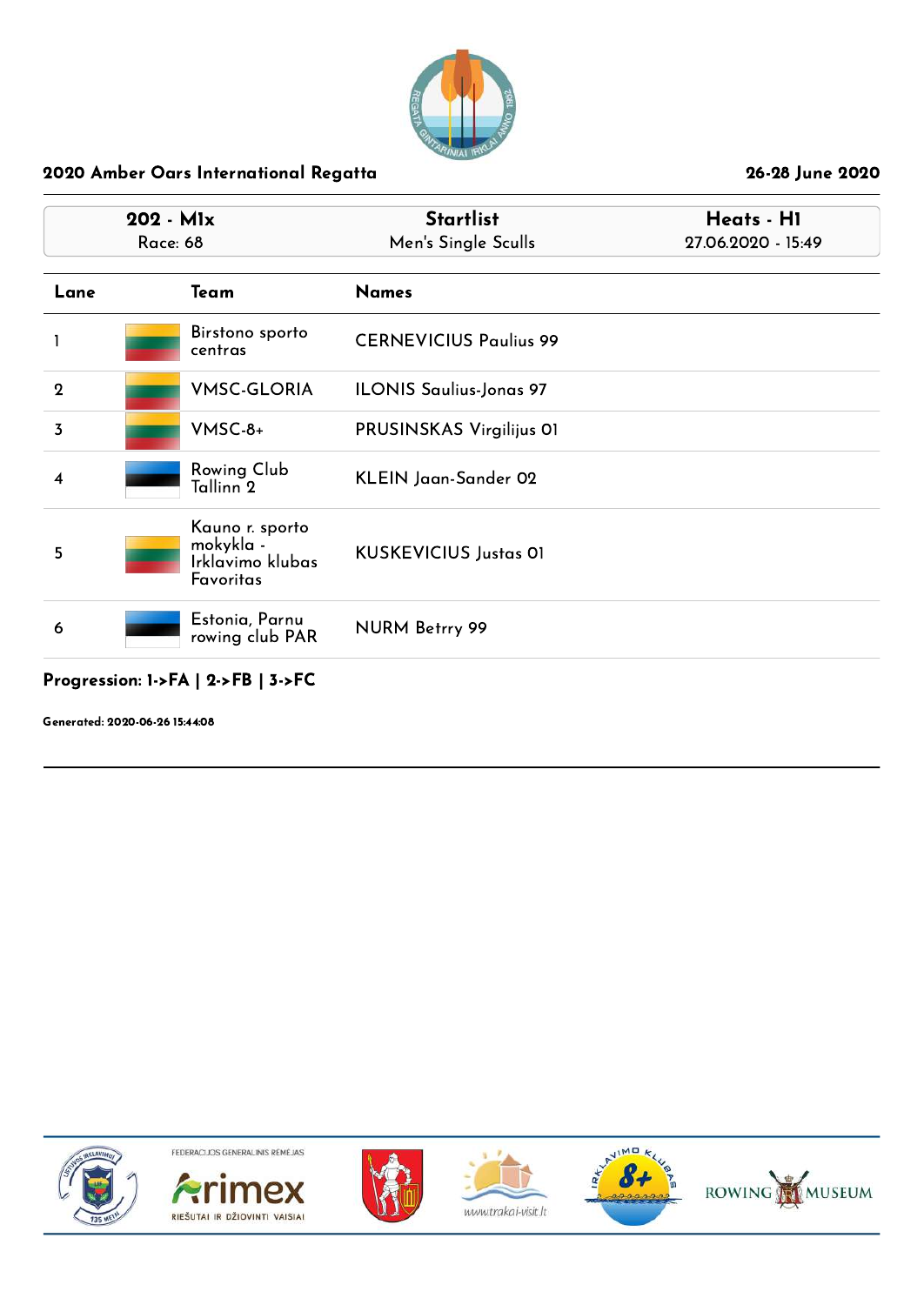

|                | 202 - Mlx<br><b>Race: 69</b>                | <b>Startlist</b><br>Men's Single Sculls | Heats - H2<br>27.06.2020 - 15:56 |
|----------------|---------------------------------------------|-----------------------------------------|----------------------------------|
| Lane           | Team                                        | <b>Names</b>                            |                                  |
|                | Jelgava BJSS1                               | <b>TIMBORS Janis 99</b>                 |                                  |
| $\overline{2}$ | Kauno sporto<br>mokykla<br><b>Bangputys</b> | <b>MASANAUSKAS Titas OI</b>             |                                  |
| 3              | Klaipedos<br>irklavimo centras              | <b>UBARTAS Eimantas 03</b>              |                                  |
| 4              | Klaipedos<br>irklavimo centras              | <b>VOLKOVAS Benas 01</b>                |                                  |
| 5              | Trakai                                      | <b>STREIMIKIS Antanas 05</b>            |                                  |
| 6              | <b>Tartu University</b><br>Sport Club       | <b>KIIVER Kaarel 03</b>                 |                                  |

# Progression: 1->FA | 2->FB | 3->FC

Generated: 2020-06-26 15:44:08











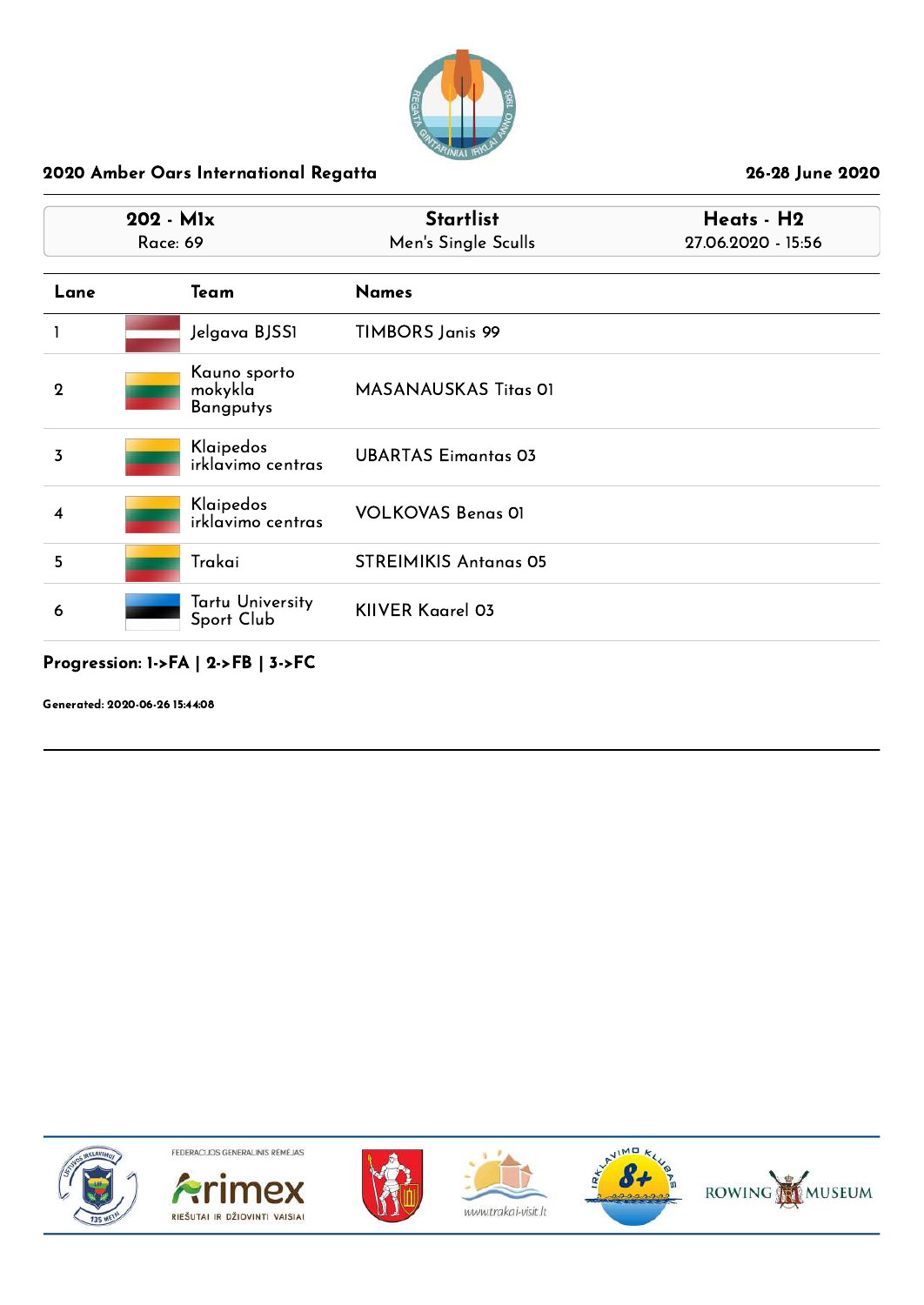

| 202 - Mlx<br><b>Race: 70</b> |                                             | <b>Startlist</b><br>Men's Single Sculls | Heats - H3<br>27.06.2020 - 16:03 |  |
|------------------------------|---------------------------------------------|-----------------------------------------|----------------------------------|--|
| Lane                         | Team                                        | <b>Names</b>                            |                                  |  |
|                              | <b>VILJANDI RC/</b><br><b>ESTONIA</b>       | MUISTE Leo 02                           |                                  |  |
| $\mathbf{2}$                 | <b>VMSC-GLORIA</b>                          | MATUSEVICIUS Augustinas 01              |                                  |  |
| 3                            | $V$ MSC-8+                                  | <b>MAROCKA Domantas 00</b>              |                                  |  |
| 4                            | Birstono sporto<br>centras                  | DAUNORAVICIUS Ignas 05                  |                                  |  |
| 5                            | Kauno sporto<br>mokykla<br><b>Bangputys</b> | <b>BIELIAUSKAS Giedrius 97</b>          |                                  |  |
| 6                            | Siauliai                                    | <b>JUKNA Eimantas 02</b>                |                                  |  |

Generated: 2020-06-26 15:44:08











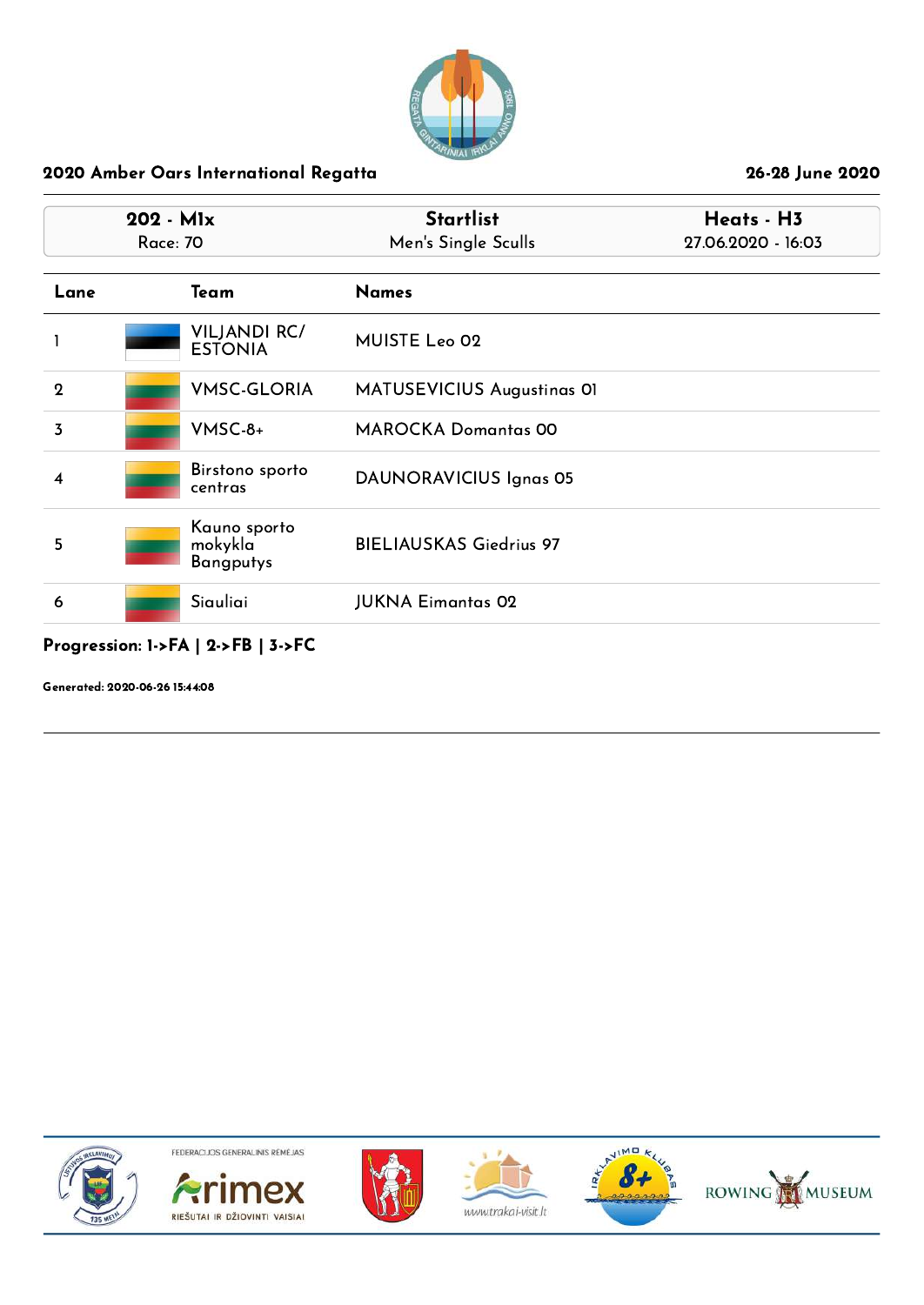

| 202 - Mlx<br>Race: 71 |                                             | <b>Startlist</b><br>Men's Single Sculls | Heats - H4<br>27.06.2020 - 16:10 |
|-----------------------|---------------------------------------------|-----------------------------------------|----------------------------------|
| Lane                  | Team                                        | <b>Names</b>                            |                                  |
|                       | Rowing Club<br>Tallinn 1                    | LINDSALU Kristjan 00                    |                                  |
| $\mathbf 2$           | Estonia                                     | KUSHTEYN Mikhail 99                     |                                  |
| $\overline{3}$        | RC KALEV, Parnu                             | POOLAK JOHANN 97                        |                                  |
| 4                     | Klaipedos<br>irklavimo centras              | <b>RAZMA Ramunas OI</b>                 |                                  |
| 5                     | Kauno sporto<br>mokykla<br><b>Bangputys</b> | <b>GALISANSKIS Zygimantas 92</b>        |                                  |

Progression: 1->FA | 2->FB | 3->FC

Generated: 2020-06-26 15:44:08











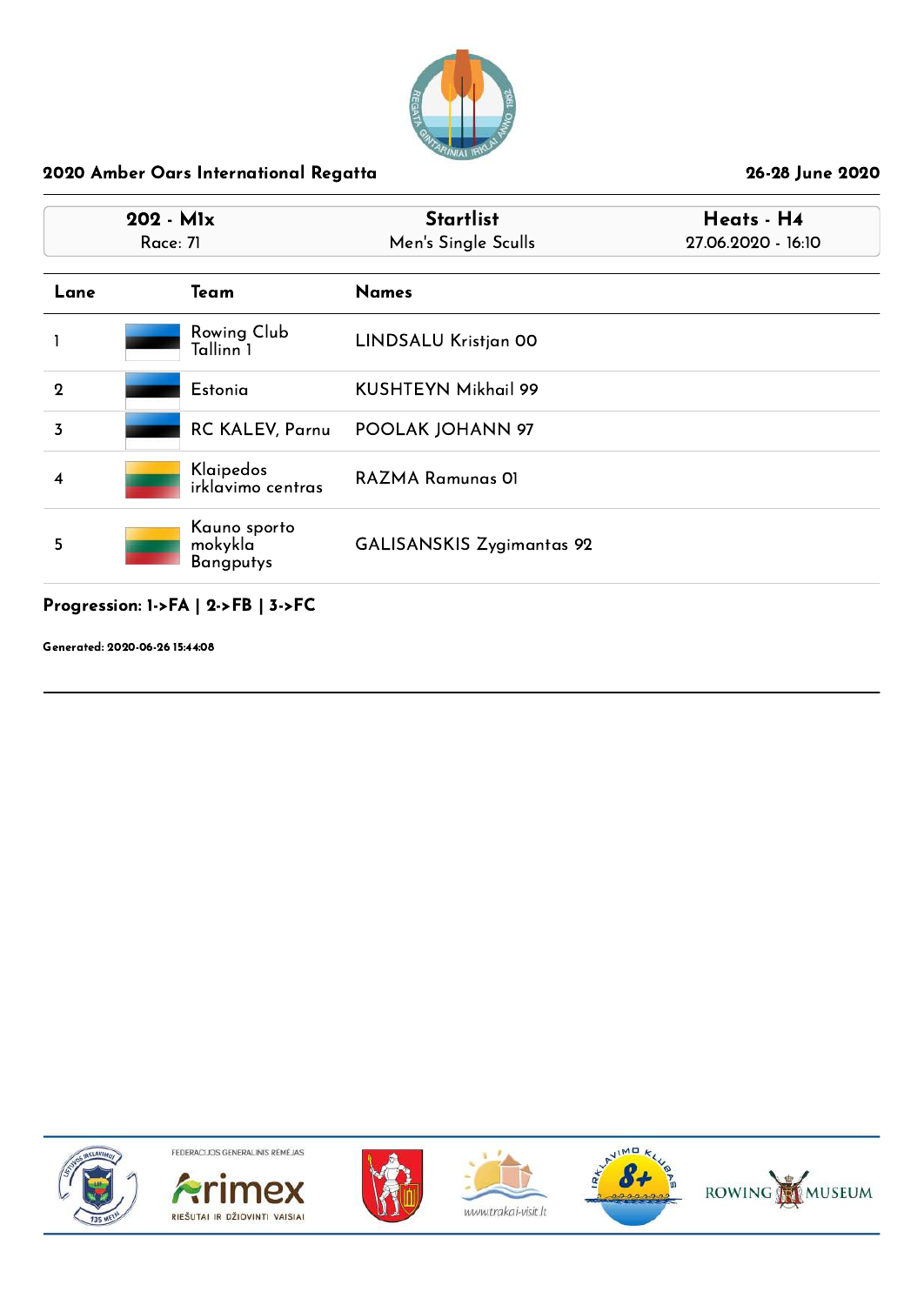

| 202 - Mlx<br>Race: 72 |                                             | <b>Startlist</b><br>Men's Single Sculls | Heats - H5<br>27.06.2020 - 16:17 |
|-----------------------|---------------------------------------------|-----------------------------------------|----------------------------------|
| Lane                  | Team                                        | <b>Names</b>                            |                                  |
|                       | <b>RC KALEV, Parnu</b>                      | PARGMA ROMEO 03                         |                                  |
| $\mathbf 2$           | Kauno sporto<br>mokykla<br><b>Bangputys</b> | <b>KELMELIS Armandas 98</b>             |                                  |
| 3                     | Poland                                      | <b>HYZOPSKI Hubert 05</b>               |                                  |
| 4                     | WIR Ilawa<br><b>Rowing Club</b>             | PRZYBYSZEWSKI Aleksander 03             |                                  |
| 5                     | Klaipedos<br>irklavimo centras              | <b>GRIKPEDIS Vilius 02</b>              |                                  |

# Progression: 1->FA | 2->FB | 3->FC

Generated: 2020-06-26 15:44:08











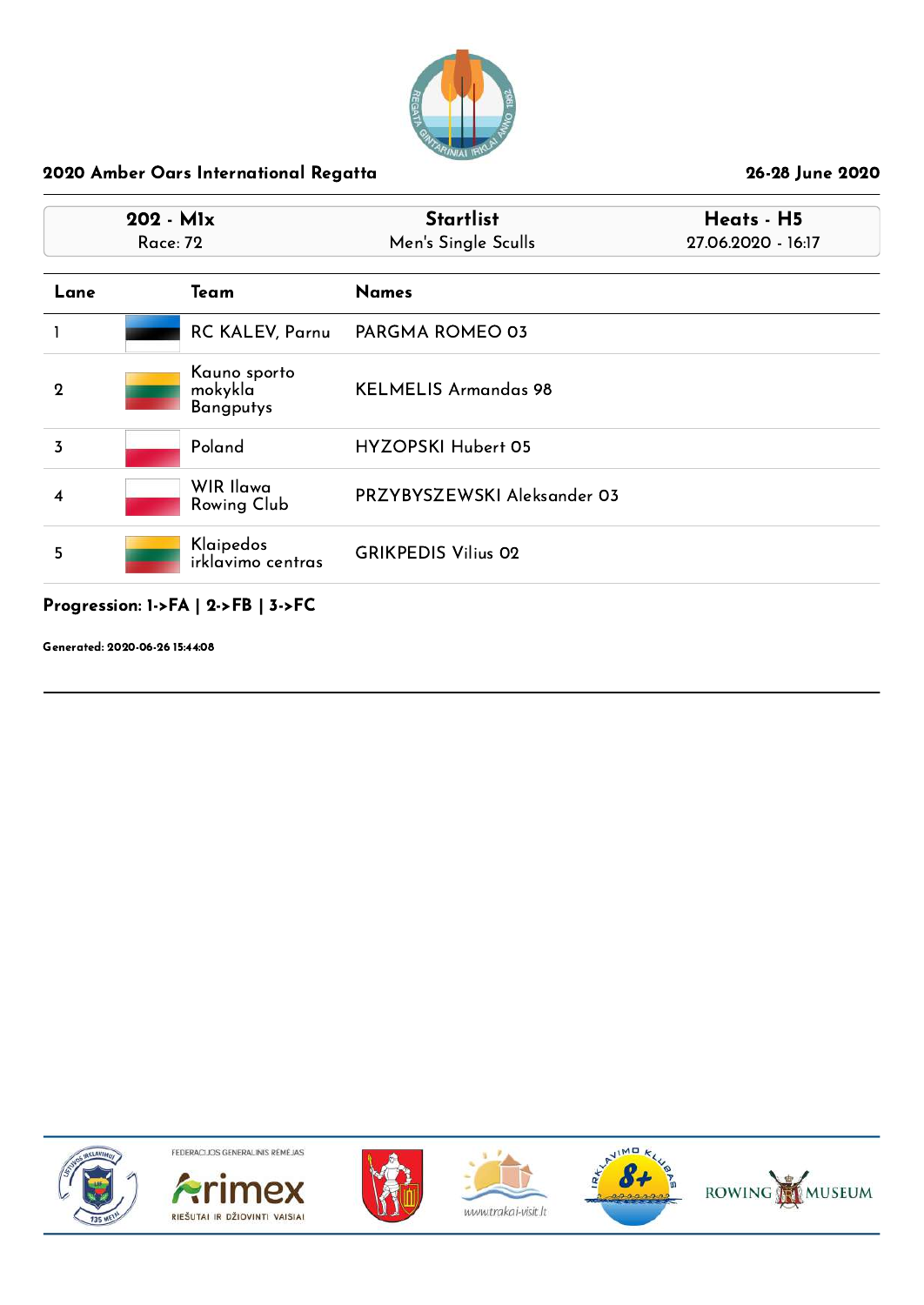

| 202 - Mlx<br><b>Race: 73</b> |                                              | <b>Startlist</b><br>Men's Single Sculls | Heats - H6<br>27.06.2020 - 16:24 |
|------------------------------|----------------------------------------------|-----------------------------------------|----------------------------------|
| Lane                         | Team                                         | <b>Names</b>                            |                                  |
|                              | Germany,<br>Potsdam                          | <b>IMADI Janus 03</b>                   |                                  |
| $\mathbf{2}$                 | Trakai                                       | <b>USCILA Modestas 03</b>               |                                  |
| $\overline{3}$               | Rowing and<br><b>Canoening Club</b><br>Tartu | MUDA Rein 01                            |                                  |
| 4                            | Lithuania                                    | <b>RITTER Saulius 88</b>                |                                  |
| 5                            | Rowing and<br><b>Canoening Club</b><br>Tartu | <b>GRIGOREV Maksim 91</b>               |                                  |

# Progression: 1->FA | 2->FB | 3->FC

Generated: 2020-06-26 15:44:08











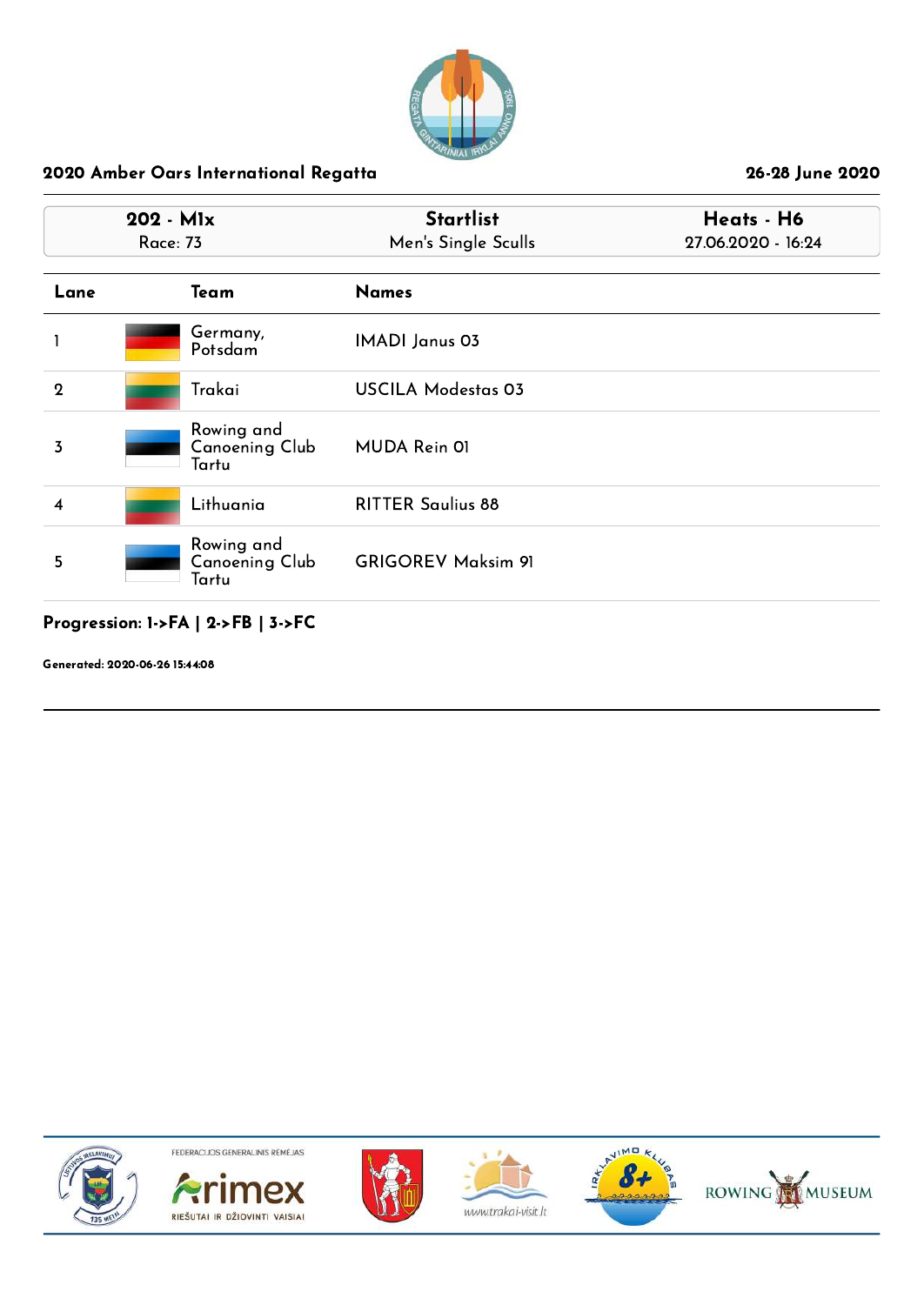

| $203 - M2$<br>Race: 74                   |                                                               | <b>Startlist</b><br>Men's Pair              | Heats - H1<br>27.06.2020 - 16:31 |  |
|------------------------------------------|---------------------------------------------------------------|---------------------------------------------|----------------------------------|--|
| Lane                                     | Team                                                          | <b>Names</b>                                |                                  |  |
|                                          | Estonia, Parnu<br>rowing club PAR 2                           | TAMJARV Raiko-Taave 02; JOESAAR Rasmus 02   |                                  |  |
| $\overline{2}$                           | Estonia, Parnu<br>rowing club PAR 1                           | RAHUOJA Martin 98; KODASMA Margus 98        |                                  |  |
| 3                                        | <b>VILJANDI RC/</b><br><b>ESTONIA</b>                         | ORAS Rainer 03; RAUBA Arved 02              |                                  |  |
| 4                                        | Kauno r. sporto<br>mokykla -<br>Irklavimo klubas<br>Favoritas | STANKUNAS Dovydas 00; STANKUNAS Domantas 00 |                                  |  |
| Estonia, Parnu<br>5<br>rowing club PAR 3 |                                                               | MAEOTS Kristofer 02; LIIER Magnar 03        |                                  |  |

## Progression: 1..3->FA | 4..->FB

Generated: 2020-06-26 15:44:08











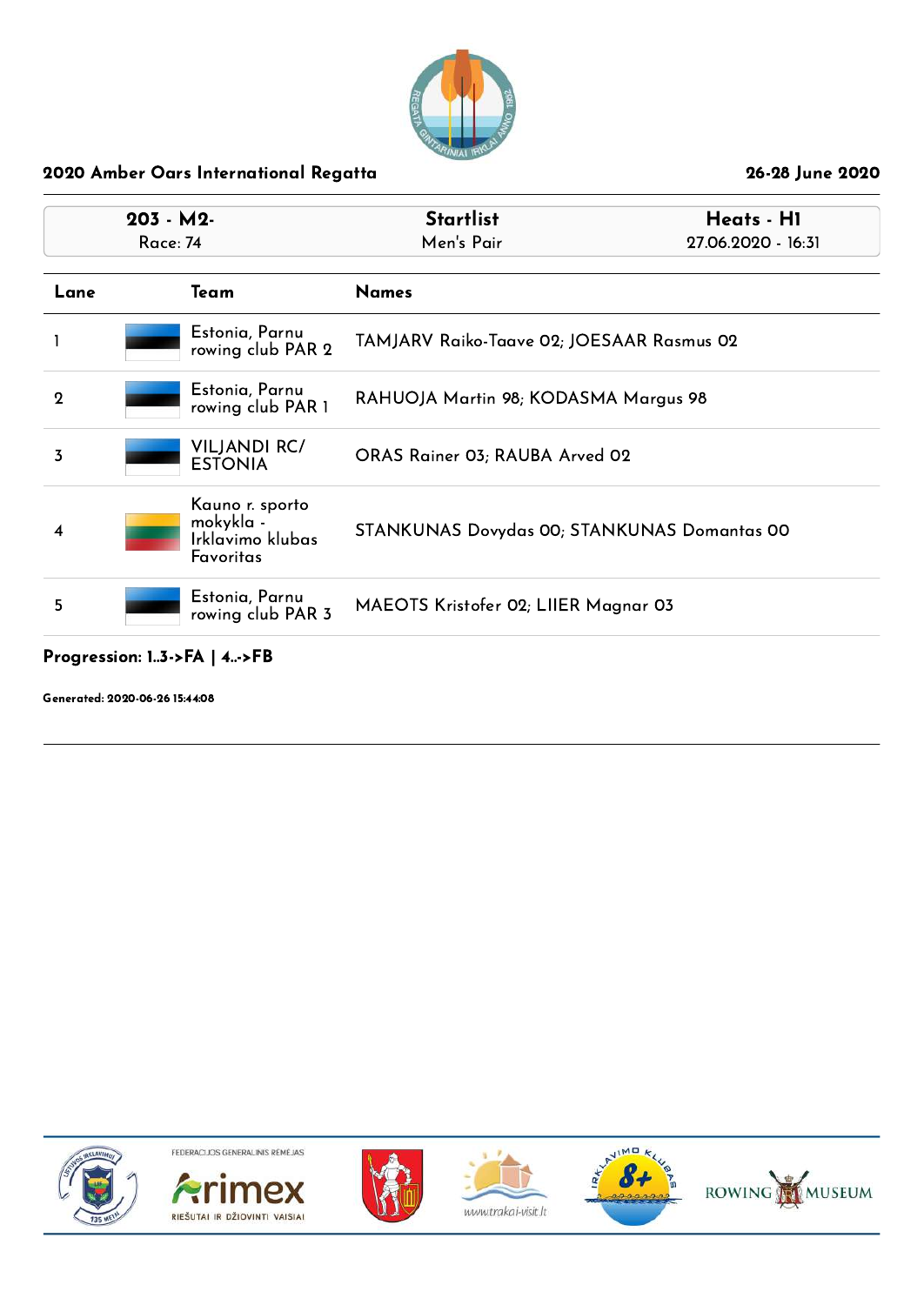

| $203 - M2$<br>Race: 75 |      |                                                               | <b>Startlist</b><br>Men's Pair                     | Heats - H2<br>27.06.2020 - 16:38 |
|------------------------|------|---------------------------------------------------------------|----------------------------------------------------|----------------------------------|
| Lane                   | Team |                                                               | <b>Names</b>                                       |                                  |
|                        |      | Siauliai                                                      | <b>AUSBIKAVICIUS Saulius 02; KIRDA Paulius 02</b>  |                                  |
| $\mathbf 2$            |      | Lithuania                                                     | <b>JUSKEVICIUS Mantas 98; STANKUNAS Povilas 97</b> |                                  |
| 3                      |      | Klaipedos<br>irklavimo centras                                | GALDIKAS Adelaras 02; ROMERIS Deimantas 03         |                                  |
| 4                      |      | Germany,<br>Potsdam                                           | TIRREL Tobias 02; PAUL Marvin 00                   |                                  |
| 5                      |      | Kauno r. sporto<br>mokykla -<br>Irklavimo klubas<br>Favoritas | <b>VENSKUNAS Arnas 03; LODA Simonas 03</b>         |                                  |

# Progression: 1..3->FA | 4..->FB

Generated: 2020-06-26 15:44:08











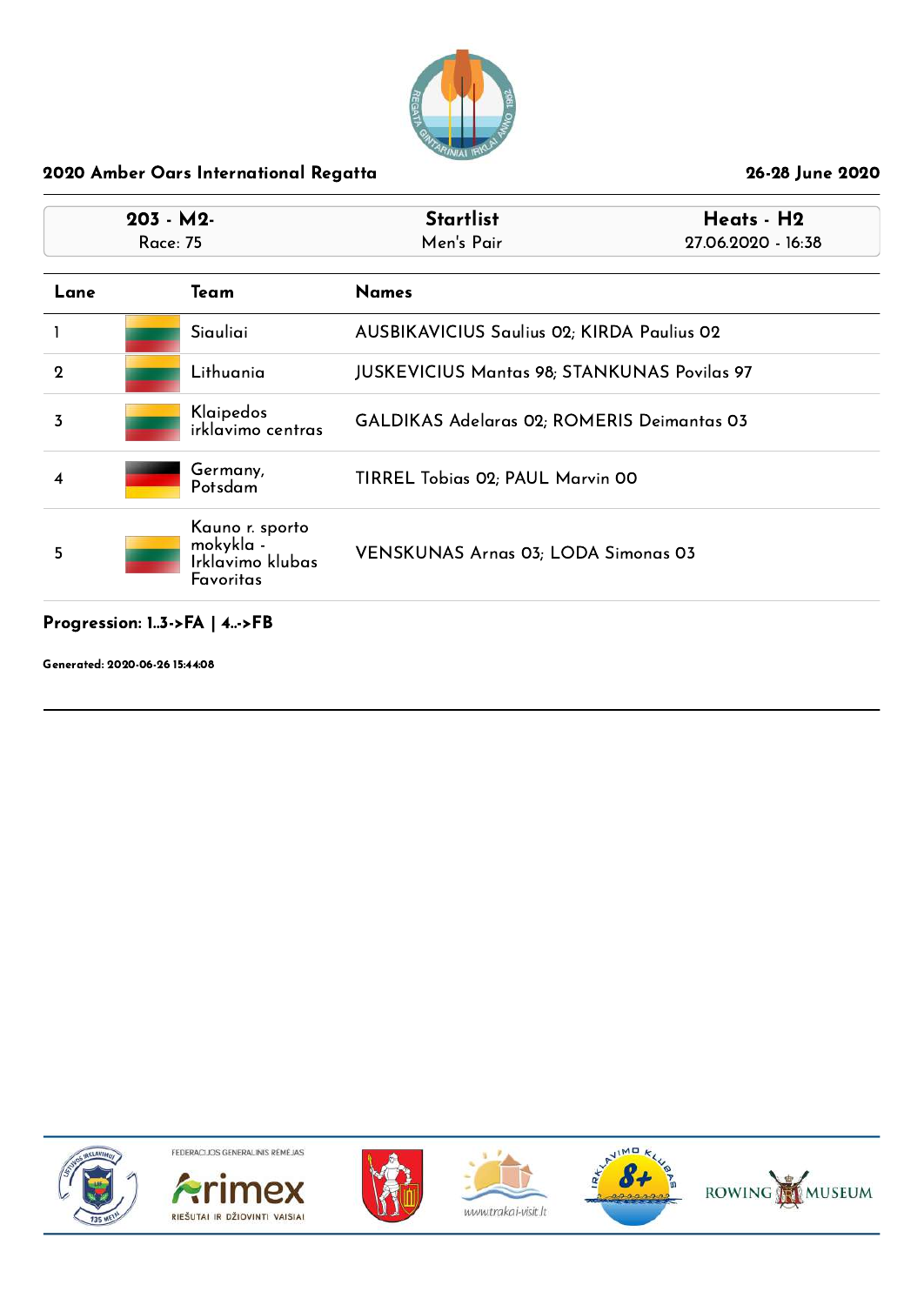

| $204 - M2x$<br>Race: 76 |  |                                                | <b>Startlist</b><br>Men's Double Sculls              | Heats - H1<br>27.06.2020 - 16:45 |
|-------------------------|--|------------------------------------------------|------------------------------------------------------|----------------------------------|
| Lane                    |  | Team                                           | <b>Names</b>                                         |                                  |
|                         |  | Siauliai                                       | <b>BALIUTAVICIUS Tadas 04; DAUNORAS Dzeraldas 03</b> |                                  |
| $\mathbf 2$             |  | WIR Ilawa                                      | RYS JAKUB 04; GRABINSKI MAKSYMILIAN 02               |                                  |
| $\overline{3}$          |  | Lithuania                                      | VOZNIKAS Arnoldas 02; PAUNKSNIS Benas 02             |                                  |
| 4                       |  | VMSC-Regata                                    | PREIDYS Kasparas 02; JAKUBOVSKIJ Domantas 04         |                                  |
| 5                       |  | Jelgava BJSS5                                  | VITOLS Matis 07; VILAUS Edvards Kristaps 05          |                                  |
| 6                       |  | Birstono sporto<br>centras                     | VAITKEVICIUS Tadas 04; CERNEVICIUS Matas 05          |                                  |
| 7                       |  | Kupiskio kuno<br>kulturos ir sporto<br>centras | RIAUBA Domantas 04; SLAPELIS Tautvydas 05            |                                  |

# Progression: 1..2->FA | 3..4->FB | 5..6->FC

Generated: 2020-06-26 15:44:08











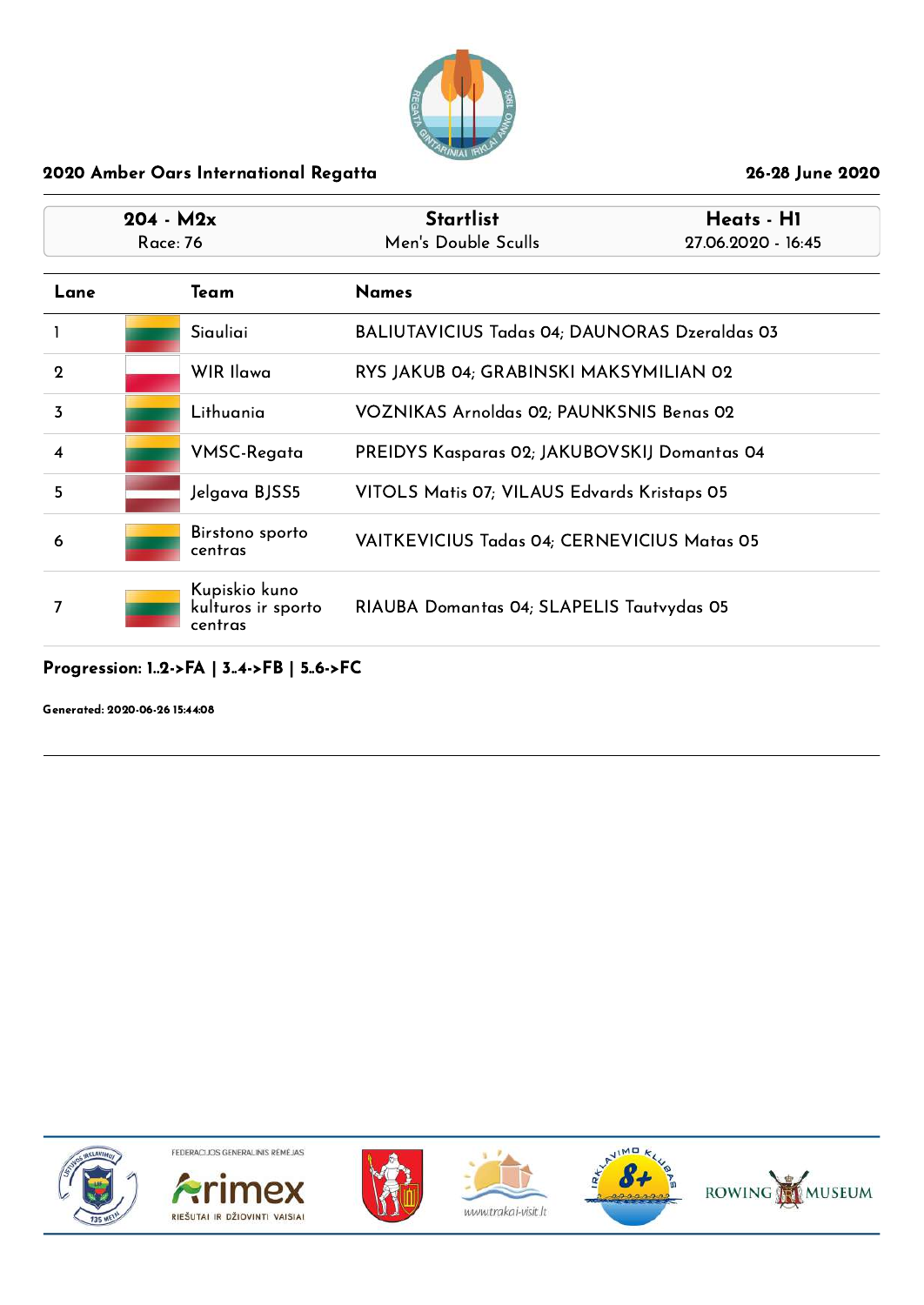

| $204 - M2x$<br>Race: 77 |  |                                                               | <b>Startlist</b><br>Heats - H2<br>Men's Double Sculls<br>27.06.2020 - 16:52 |  |
|-------------------------|--|---------------------------------------------------------------|-----------------------------------------------------------------------------|--|
| Lane                    |  | Team                                                          | <b>Names</b>                                                                |  |
|                         |  | Trakai                                                        | BAREIKA Donatas 03; GOLYSENKO Dominykas 04                                  |  |
| $\mathbf 2$             |  | Kauno r. sporto<br>mokykla -<br>Irklavimo klubas<br>Favoritas | KAZOKAITIS Titas 04; VIRSUTIS Arijus 04                                     |  |
| 3                       |  | Kauno sporto<br>mokykla<br>Bangputys                          | NOREIKA Rojus 03; VALASEVICIUS Benas 03                                     |  |
| $\overline{4}$          |  | Jelgava BJSS4                                                 | SEJANS Valters 06; DONOVS Emils Niks 06                                     |  |
| 5                       |  | Latvia                                                        | DULBINSKIS Norberts 98; SKUTANS Arturs 99                                   |  |
| 6                       |  | <b>KAL/SAK</b>                                                | KOPPEL Ander; LOOT Elar                                                     |  |
| 7                       |  | Jelgava BJSS1                                                 | SAMSONOVS Nikita 00; DERVINS Oskars 00                                      |  |

Progression: 1..2->FA | 3..4->FB | 5..6->FC

Generated: 2020-06-26 15:44:08











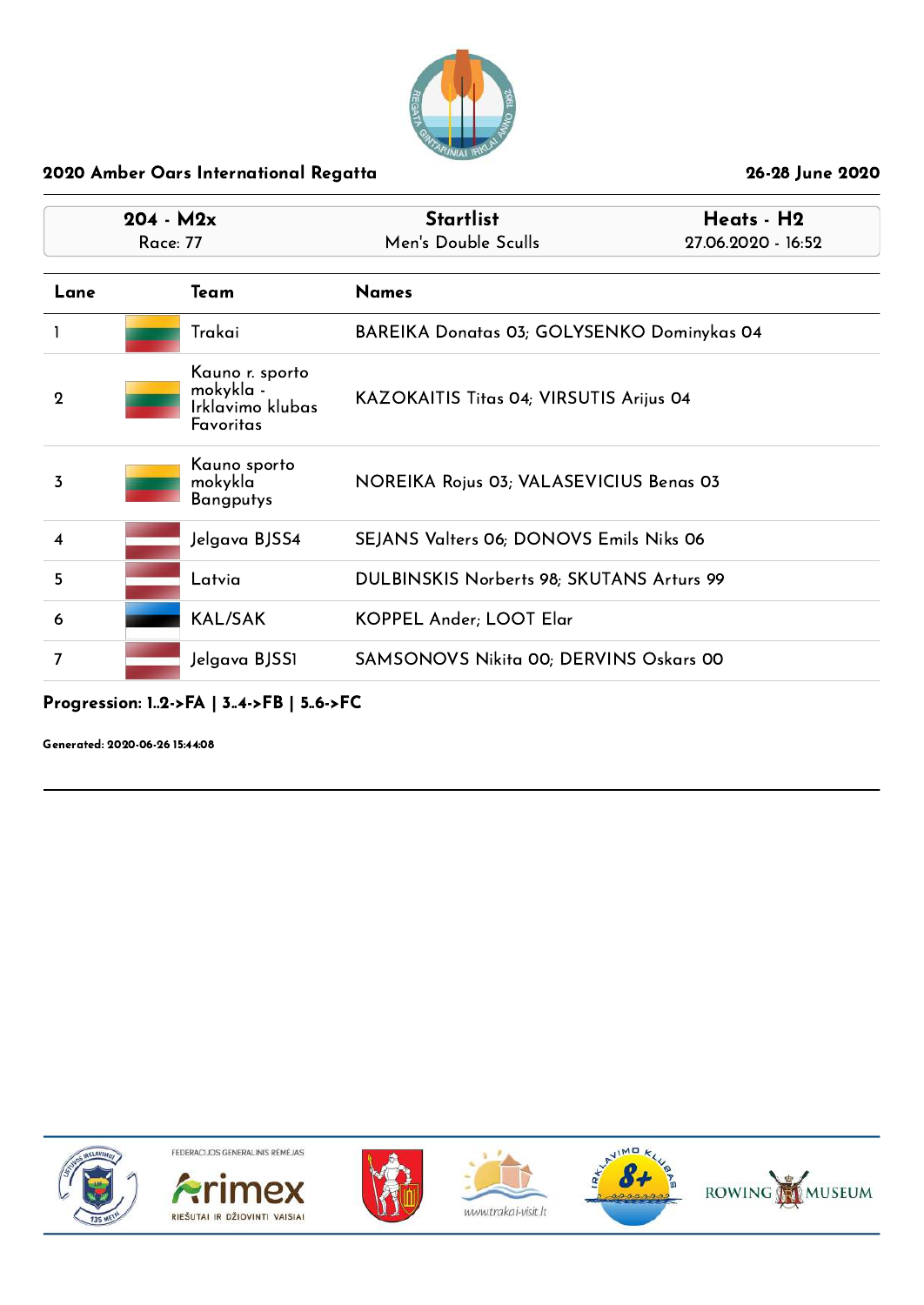

| $204 - M2x$<br>Race: 78 |                                             | <b>Startlist</b><br>Heats - H3<br>Men's Double Sculls<br>27.06.2020 - 16:59 |  |
|-------------------------|---------------------------------------------|-----------------------------------------------------------------------------|--|
| Lane                    | Team                                        | <b>Names</b>                                                                |  |
| $\mathbf 2$             | Kauno sporto<br>mokykla<br><b>Bangputys</b> | <b>JUSKEVICIUS Povilas 03; KELMELIS Arnedas 02</b>                          |  |
| 3                       | Jelgava BJSS2                               | STRAZDS Patriks 05; KLAVINS Andrejs 04                                      |  |
| 4                       | Kauno sporto<br>mokykla<br>Bangputys        | LISAUSKAS Karolis 02; KUZMENKO Arnoldas 99                                  |  |
| 5                       | Kauno sporto<br>mokykla<br><b>Bangputys</b> | JAKUBAUSKAS Rokas 02; GREIVYS Aidas 02                                      |  |
| 6                       | Jelgava BJSS3                               | LAHS Davids 03; KARKLIS Kristaps 03                                         |  |
|                         | MSG SASS,<br>Latvia                         | LUGOVSKIY Artemij 05; LUBGANS Ansis 03                                      |  |

### Progression: 1..2->FA | 3..4->FB | 5..6->FC

Generated: 2020-06-26 15:44:08











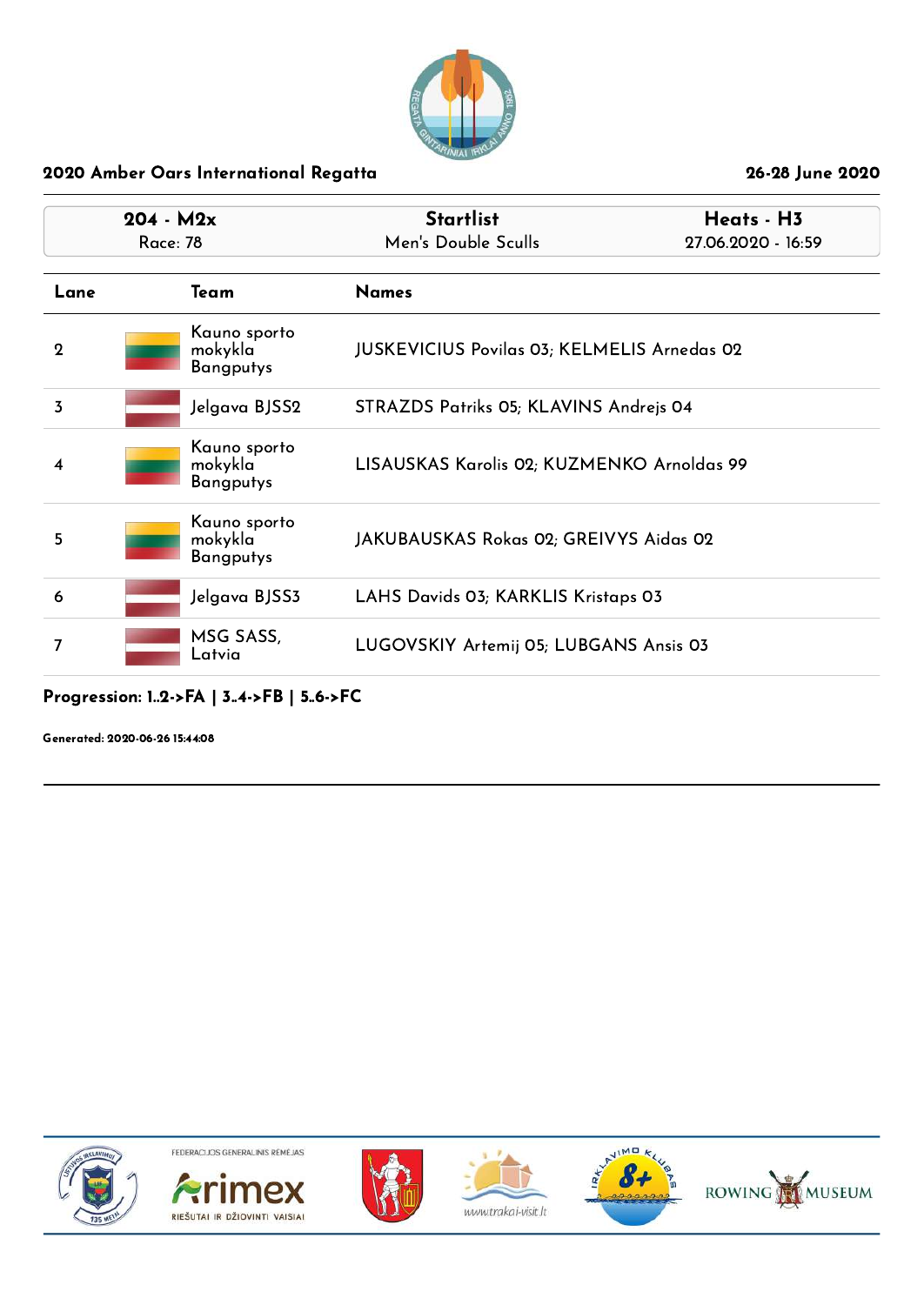

|             | 205 - LW1x<br>Race: 79                      | <b>Startlist</b><br>Lightweight women's single sculls | Race for lanes - L1<br>27.06.2020 - 17:06 |
|-------------|---------------------------------------------|-------------------------------------------------------|-------------------------------------------|
| Lane        | Team                                        | <b>Names</b>                                          |                                           |
| $\mathbf 2$ | $V$ MSC-8+                                  | KOMARAITE Julija 00                                   |                                           |
| 3           | Poland                                      | <b>KRYSTOCHOWICZ Adrianna 02</b>                      |                                           |
| 4           | Kauno sporto<br>mokykla<br><b>Bangputys</b> | MAIZVILAITE Egle 00                                   |                                           |
| 5           | WIR Ilawa<br>Rowing Club                    | <b>JOZEFOWICZ PAULINA 03</b>                          |                                           |

## Progression:

Generated: 2020-06-26 15:44:08











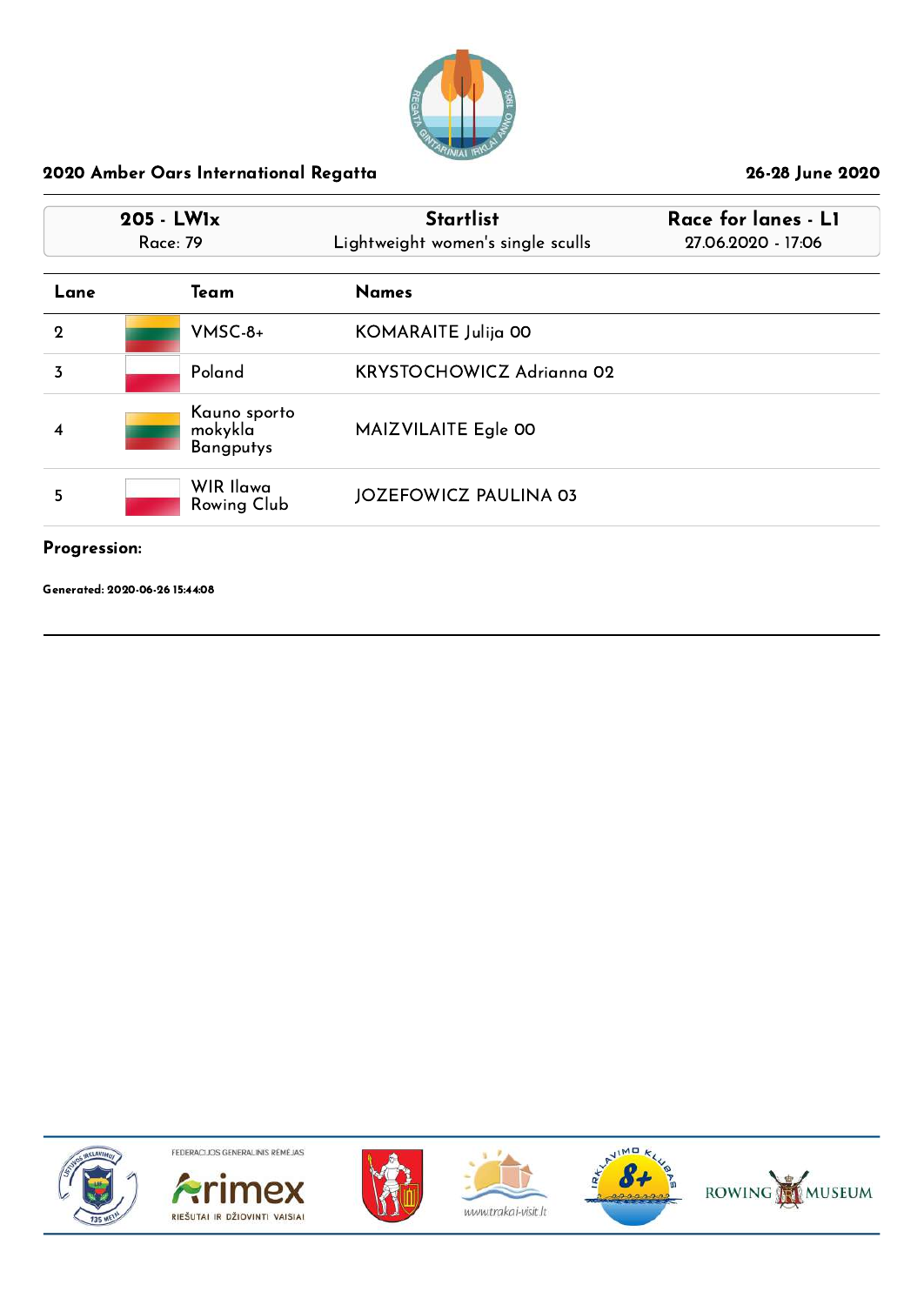

| $206 - W2$<br>Race: 80 |                                                               | <b>Startlist</b><br>Race for lanes - L1<br>Women's Pair<br>27.06.2020 - 17:13 |  |
|------------------------|---------------------------------------------------------------|-------------------------------------------------------------------------------|--|
| Lane                   | Team                                                          | <b>Names</b>                                                                  |  |
| $\mathbf 2$            | Latvia                                                        | BULASA Diana; BELOUSA Jelizaveta 85                                           |  |
| 3                      | Germany,<br>Potsdam                                           | <b>SCHADE Louisa 00; KUCHNE Sing</b>                                          |  |
| $\overline{4}$         | Kauno r. sporto<br>mokykla -<br>Irklavimo klubas<br>Favoritas | MARINICIUTE IEVA 03; VASKEVICIUTE Guste 04                                    |  |
| 5                      | LOTTO Bydgostia                                               | BORZYSZKOWSKA Zofia 02; SEMRAU Kornelia 02                                    |  |

### Progression:

Generated: 2020-06-26 15:44:08











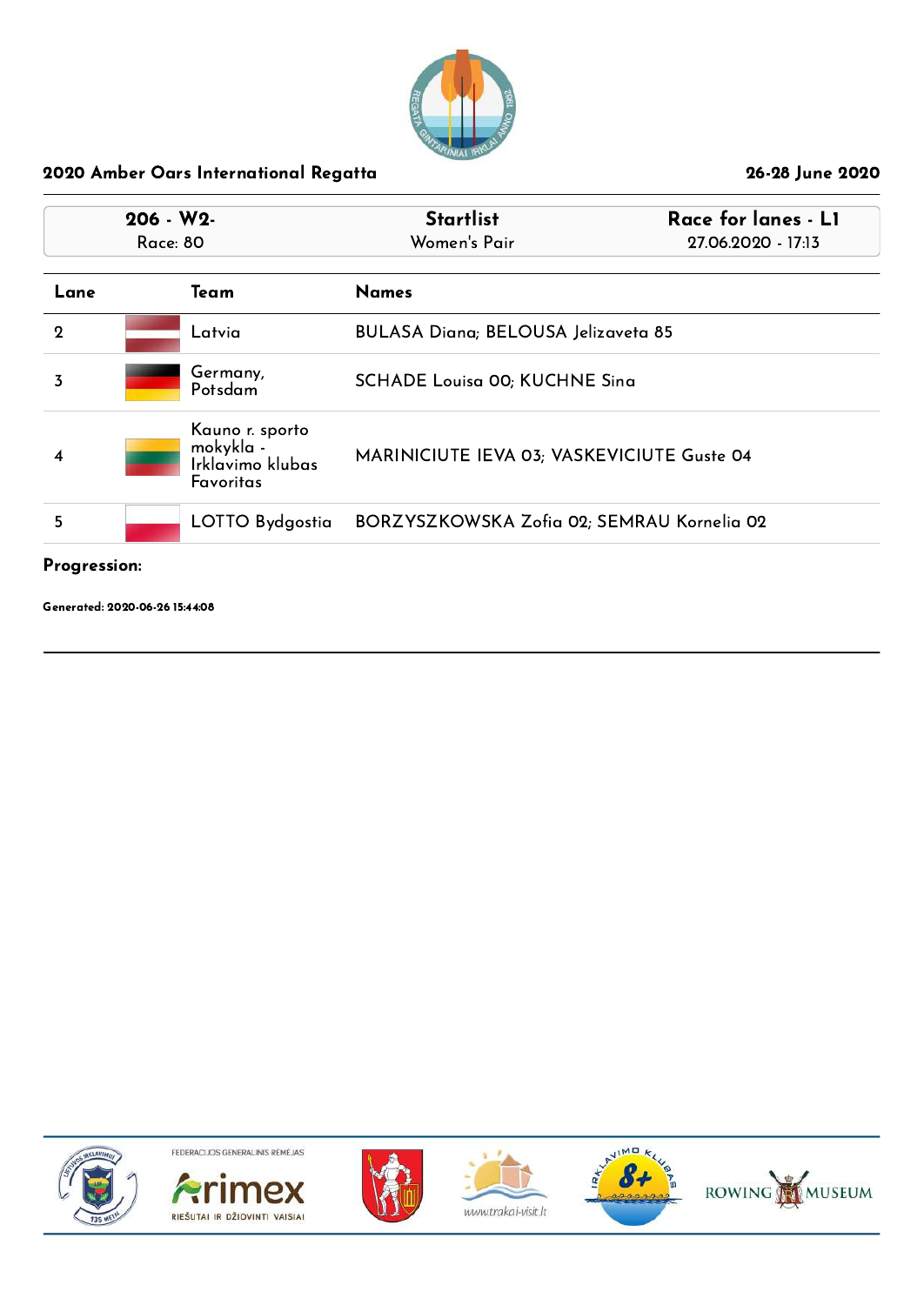

|              | 207 - LMIx<br>Race: 81              | <b>Startlist</b><br>Lightweight Men's Single Sculls | Heats - H1<br>27.06.2020 - 17:20 |  |
|--------------|-------------------------------------|-----------------------------------------------------|----------------------------------|--|
| Lane         | Team                                | <b>Names</b>                                        |                                  |  |
|              | LOTTO Bydgostia                     | <b>SIKORSKI Piotr</b>                               |                                  |  |
| $\mathbf{2}$ | Rowing Club<br>Tallinn <sup>7</sup> | HOLOSTOHH Artjom 03                                 |                                  |  |
| 3            | LOTTO Bydgostia                     | <b>SZOSTAK Daniel 02</b>                            |                                  |  |
| 4            | Rowing Club<br>Tallinn 1            | LIPINTSOV Aleksei 82                                |                                  |  |
| 5            | $V$ MSC-8+                          | <b>BINKIS Irvydas 02</b>                            |                                  |  |

## Progression: 1..3->FA | 4..->FB

Generated: 2020-06-26 15:44:08











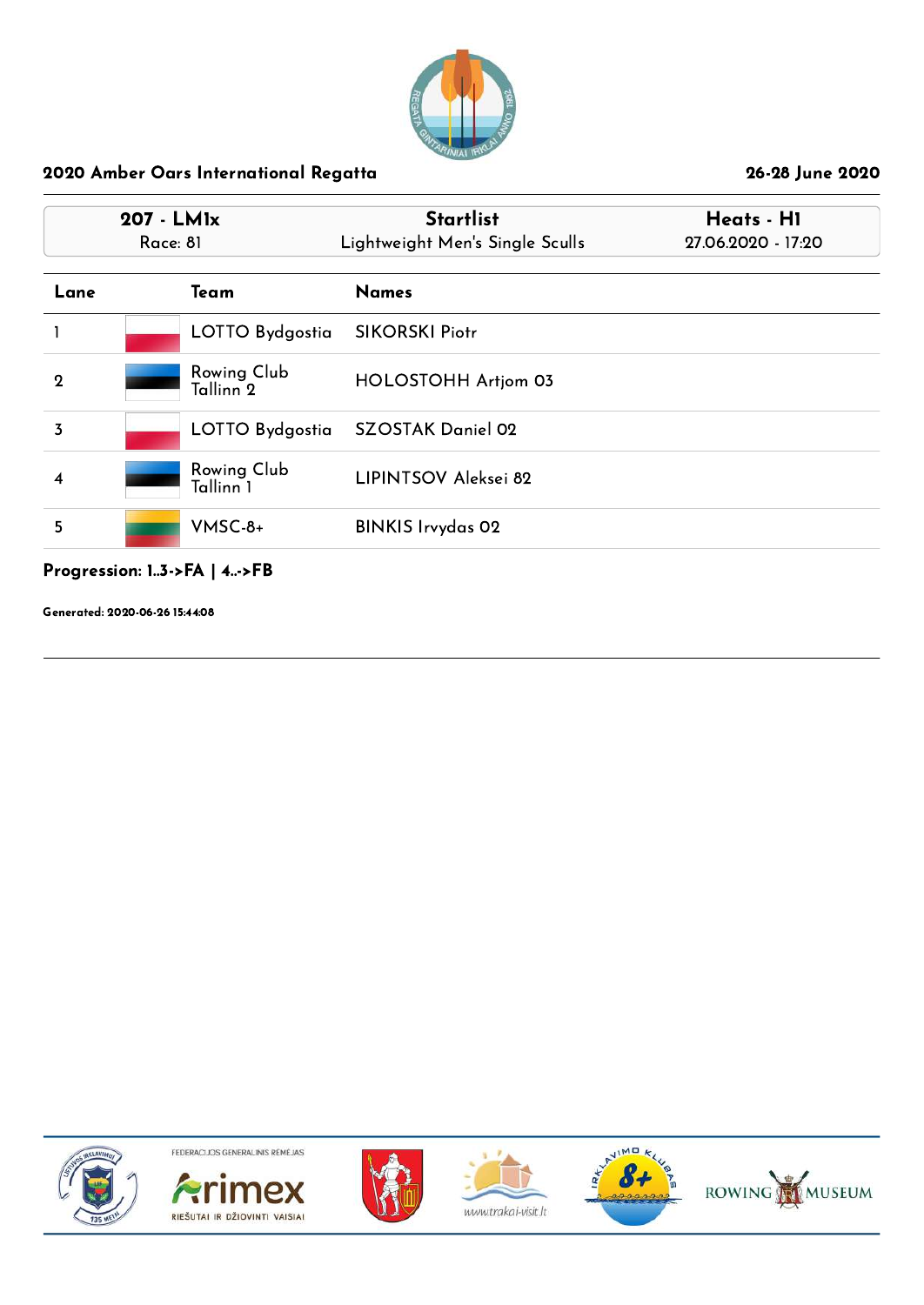

| 207 - LMIx<br>Race: 82 |                                             | <b>Startlist</b><br>Lightweight Men's Single Sculls | Heats - H2<br>27.06.2020 - 17:27 |  |
|------------------------|---------------------------------------------|-----------------------------------------------------|----------------------------------|--|
| Lane                   | Team                                        | <b>Names</b>                                        |                                  |  |
| $\overline{2}$         | Kauno sporto<br>mokykla<br><b>Bangputys</b> | <b>CEPYS Aivaras 03</b>                             |                                  |  |
| 3                      | Kauno sporto<br>mokykla<br><b>Bangputys</b> | <b>DAUGELA Elijus 05</b>                            |                                  |  |
| 4                      | WIR Ilawa<br>Rowing Club                    | JEZYNSKI Maciej 04                                  |                                  |  |
| 5                      | Trakai                                      | <b>NESCERENKO Arturas 00</b>                        |                                  |  |

# Progression: 1..3->FA | 4..->FB

Generated: 2020-06-26 15:44:08











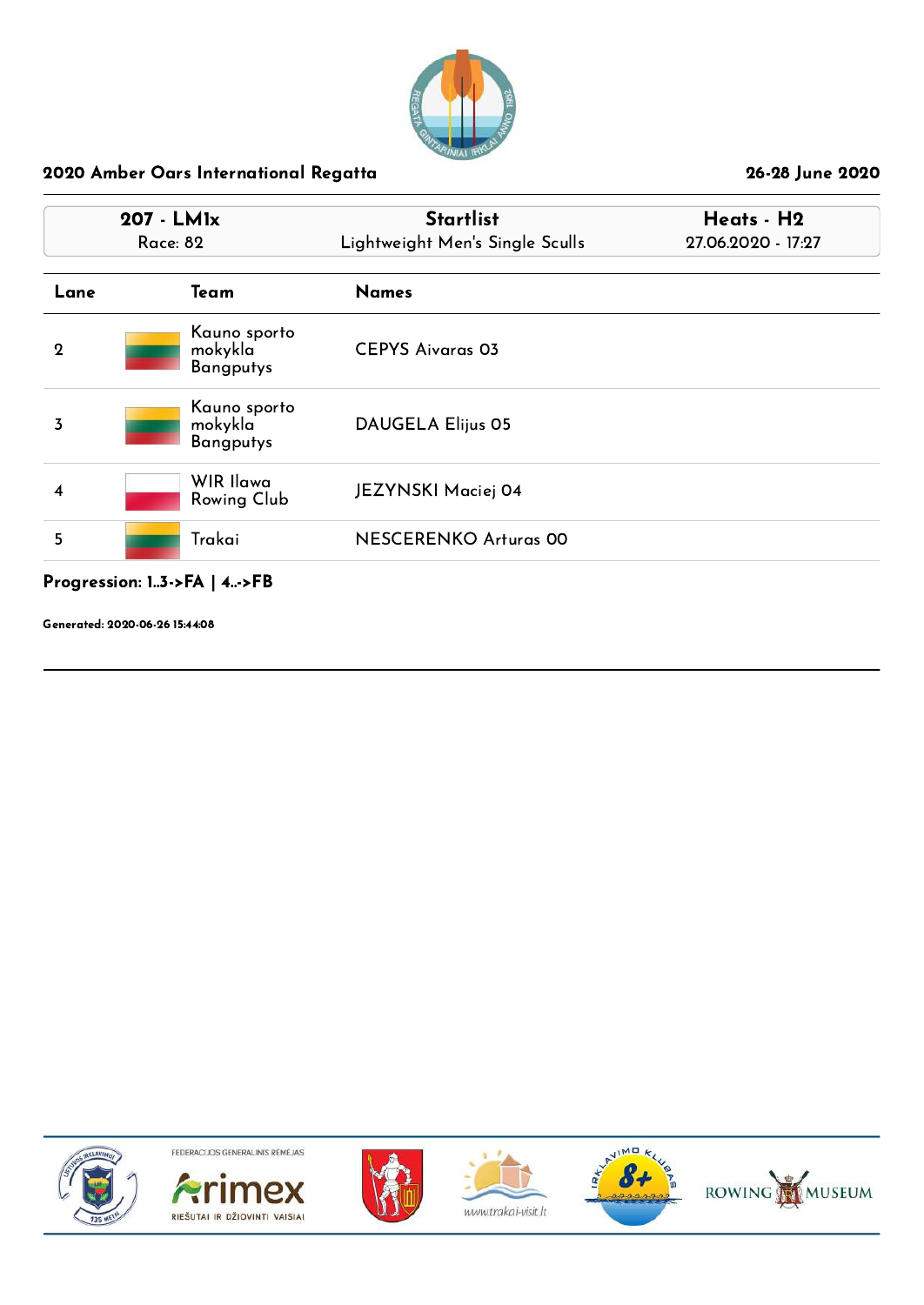

|             | $208 - W2x$<br>Race: 83 |                                   | <b>Startlist</b><br>Heats - H1<br>Women's Double Sculls<br>27.06.2020 - 17:34 |  |
|-------------|-------------------------|-----------------------------------|-------------------------------------------------------------------------------|--|
| Lane        |                         | Team                              | <b>Names</b>                                                                  |  |
|             |                         | Lietuva                           | <b>BUDRYTE Domante 03; MIKALAUSKAITE Vytaute 06</b>                           |  |
| $\mathbf 2$ |                         | Poland                            | ZUKOWSKA Maria 04; KRYSTOCHOWICZ Adrianna 02                                  |  |
| 3           |                         | Estonia                           | KOLLO Rachel 01; LAANE Liisa-Marie 01                                         |  |
| 4           |                         | Jelgava BJSS                      | BAROVSKA Anete 03; FREIMANE Aleksandra 04                                     |  |
| 5           |                         | Latvia                            | SVIRSKA Olga 86; BOLE Evita 90                                                |  |
| 6           |                         | Estonia, Parnu<br>rowing club PAR | MITT Liisu 97; ALLTTOA Grete 00                                               |  |
|             |                         | Trakai                            | VALCIUKAITE Milda 94; ADOMAVICIUTE leva 94                                    |  |

# Progression: 1..3->FA | 4..->FB

Generated: 2020-06-26 15:44:08











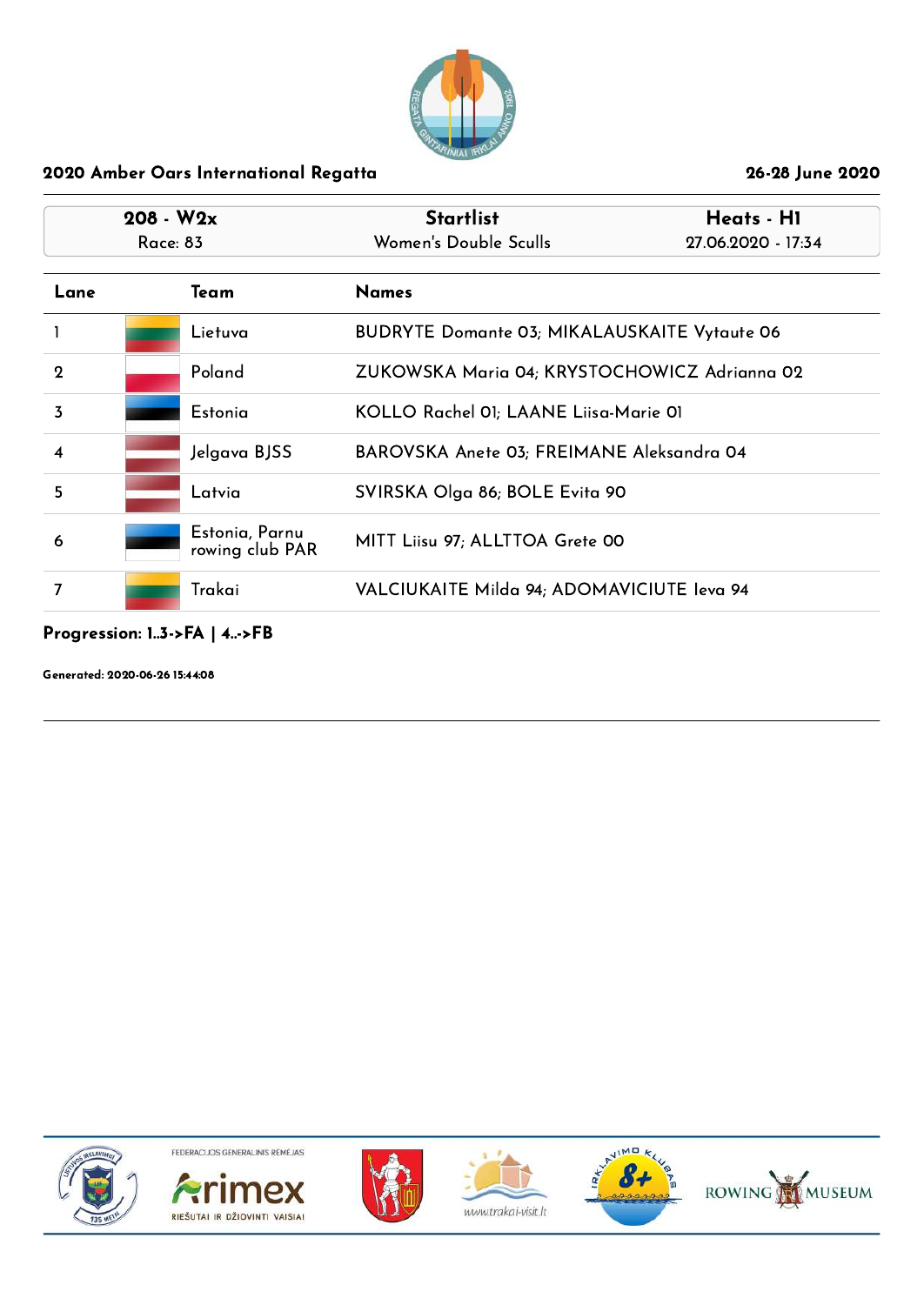

|             | $208 - W2x$<br>Race: 84 |                                             | <b>Startlist</b><br>Heats - H2<br>Women's Double Sculls<br>27.06.2020 - 17:41 |  |
|-------------|-------------------------|---------------------------------------------|-------------------------------------------------------------------------------|--|
| Lane        |                         | Team                                        | <b>Names</b>                                                                  |  |
| $\mathbf 2$ |                         | <b>RC KALEV, Parnu</b>                      | NOMMSALU JANE-RIIN 03; VILBASTE KADRI 01                                      |  |
| 3           |                         | Kauno sporto<br>mokykla<br><b>Bangputys</b> | NABAZAITE Emilija 04; DAMBRAUSKAITE Mija 03                                   |  |
| 4           |                         | Kauno sporto<br>mokykla<br><b>Bangputys</b> | <b>JUZENAITE Ugne 02; KAZLAUSKAITE Martyna</b>                                |  |
| 5           |                         | Klaipedos<br>irklavimo centras              | SIMKUTE Karolina 02; KLUMBYTE Auguste 03                                      |  |
| 6           |                         | Trakai                                      | KIRSYTE Austeja 01; KIRSYTE Migle 01                                          |  |
| 7           |                         | IK Glorija                                  | SENKUTE Viktorija 96; GINEVICIUTE Agne 98                                     |  |

### Progression: 1..3->FA | 4..->FB

Generated: 2020-06-26 15:44:08











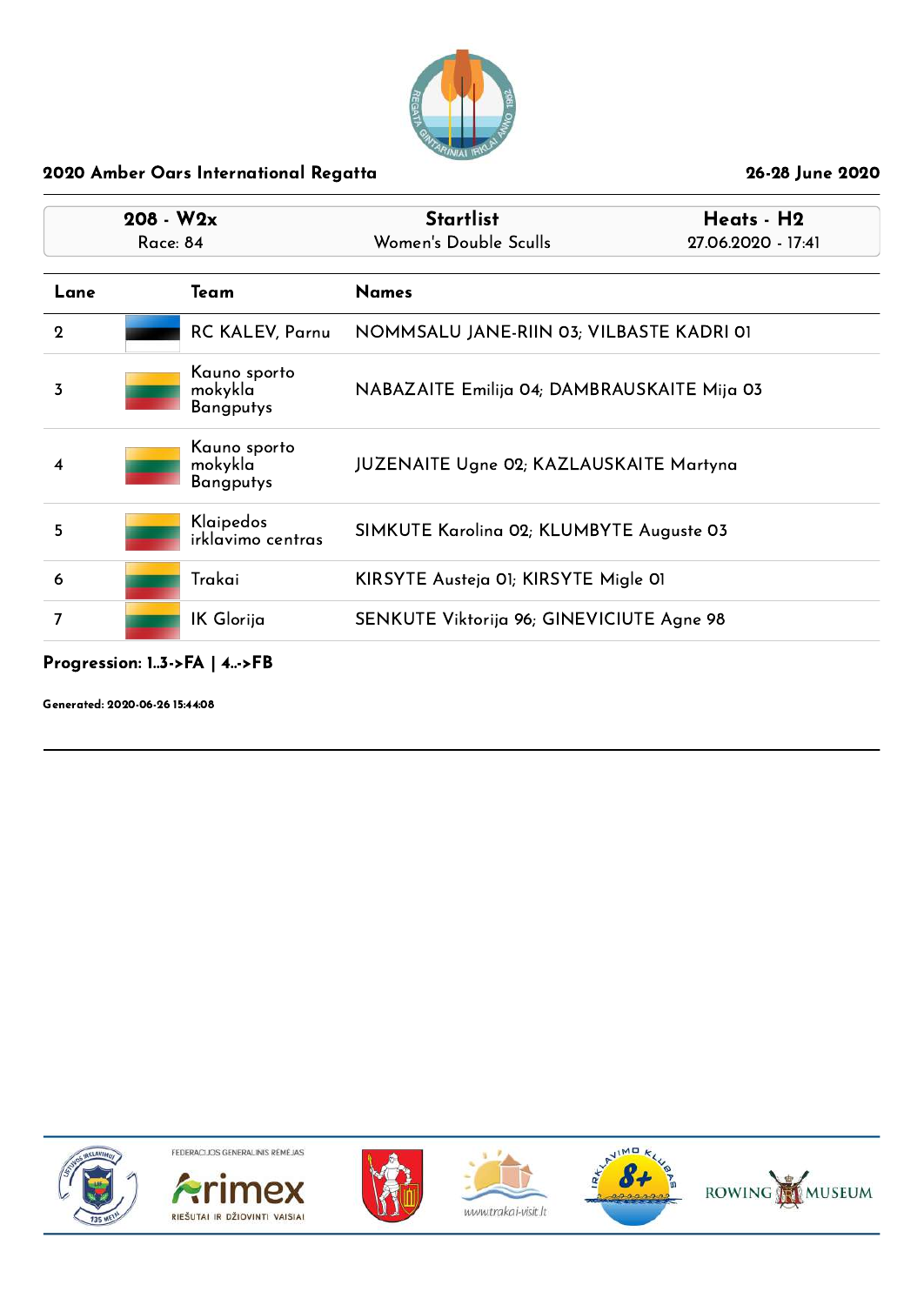

| 209 - M4-<br>Race: 85               |                                | Race for lanes - L1<br><b>Startlist</b><br>Men's Four<br>27.06.2020 - 17:48         |                                                    |
|-------------------------------------|--------------------------------|-------------------------------------------------------------------------------------|----------------------------------------------------|
| Lane                                | Team                           | <b>Names</b>                                                                        |                                                    |
|                                     | Klaipedos<br>irklavimo centras | BRUSOKAS Paulius 03; BABARSKAS Linas 03; URBONAS Ignas<br>03; SAPARAVICIUS Jonas 03 |                                                    |
| Klaipedos<br>irklavimo centras<br>4 |                                | Artur 97; VAITKUNAS Tautvydas 95                                                    | BABARSKAS Edvardas 95; VENCKUS Valdas 00; MURAVJOV |

# Progression:

Generated: 2020-06-26 15:44:08











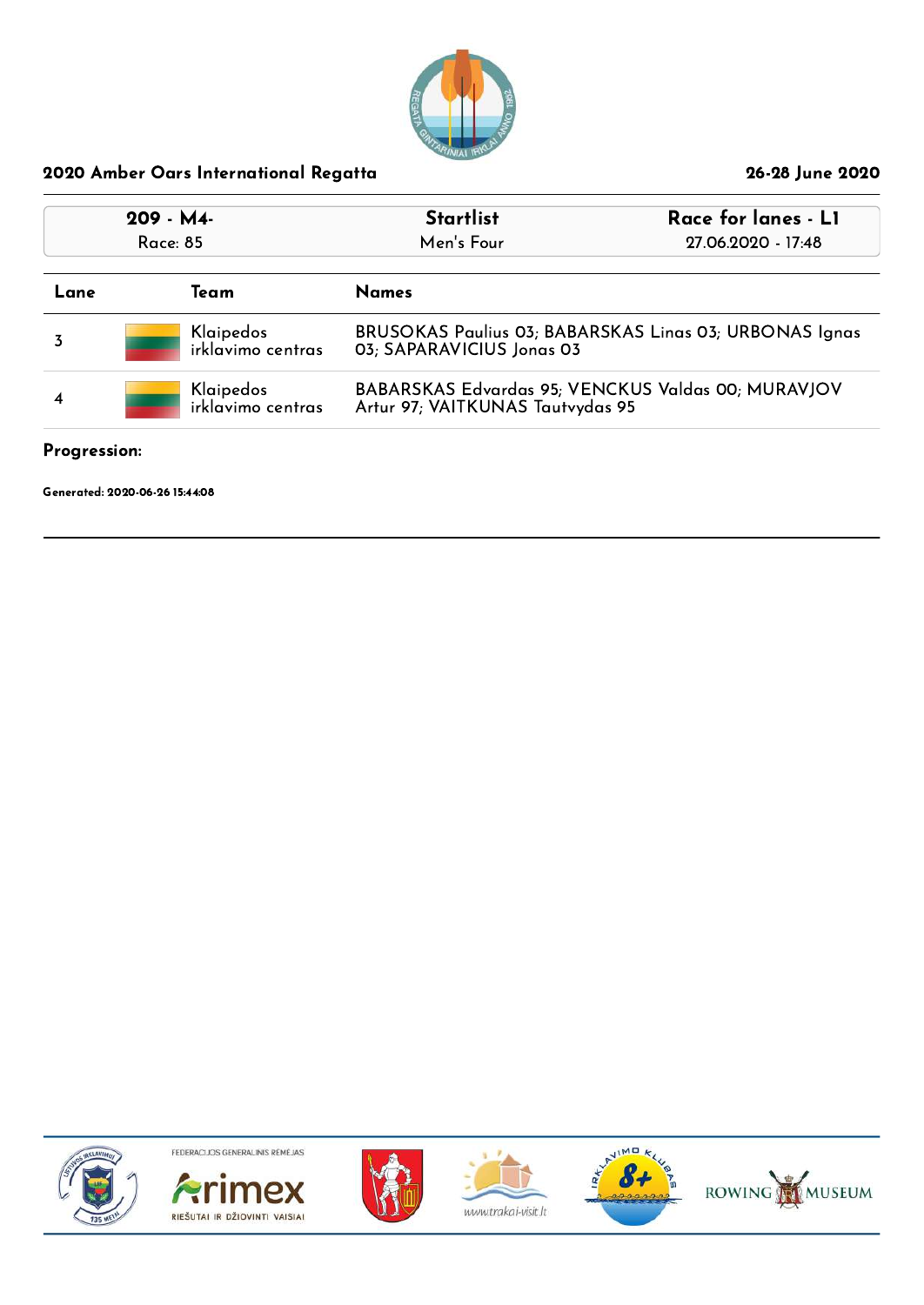

| $210 - W4x$<br><b>Race: 86</b> |  |                                                               | <b>Startlist</b><br>Race for lanes - L1<br>Women's Quadruple Sculls<br>27.06.2020 - 17:55   |  |
|--------------------------------|--|---------------------------------------------------------------|---------------------------------------------------------------------------------------------|--|
| Lane                           |  | Team                                                          | <b>Names</b>                                                                                |  |
|                                |  | Kauno r. sporto<br>mokykla -<br>Irklavimo klubas<br>Favoritas | CERNAUSKAITE Migle 05; ULECKAITE Auguste 05;<br>SABLINKSAITE Auguste 06; AUGLYTE Silvija 06 |  |
| $\mathbf 2$                    |  | MSG SASS,<br>Latvia                                           | PUTNINA Kristine 90; NIEDRA Dinija Paula 04; KRONE Austra<br>06; POHEVICA Laura 02          |  |
| 3                              |  | LOTTO Bydgostia                                               | BLASZCZYK Monika 02; WASELA Paulina 01; SZCZERBA<br>Zuzanna 01; KANIA Oliwia 00             |  |
| 4                              |  | Germany,<br>Potsdam                                           | TEICHMANN Ineke 03; FICHER Franziska 03; KERSTAN Klara<br>02; KOTITZ Anni 03                |  |
| 5                              |  | Jelgava BJSS                                                  | MEIERE Ieva Kellija 03; KOKTA Sanija 03; RUDMIEZE Monta<br>Anna 03; BUMBIERE Kristine 03    |  |
|                                |  |                                                               |                                                                                             |  |

Progression:

Generated: 2020-06-26 15:44:08











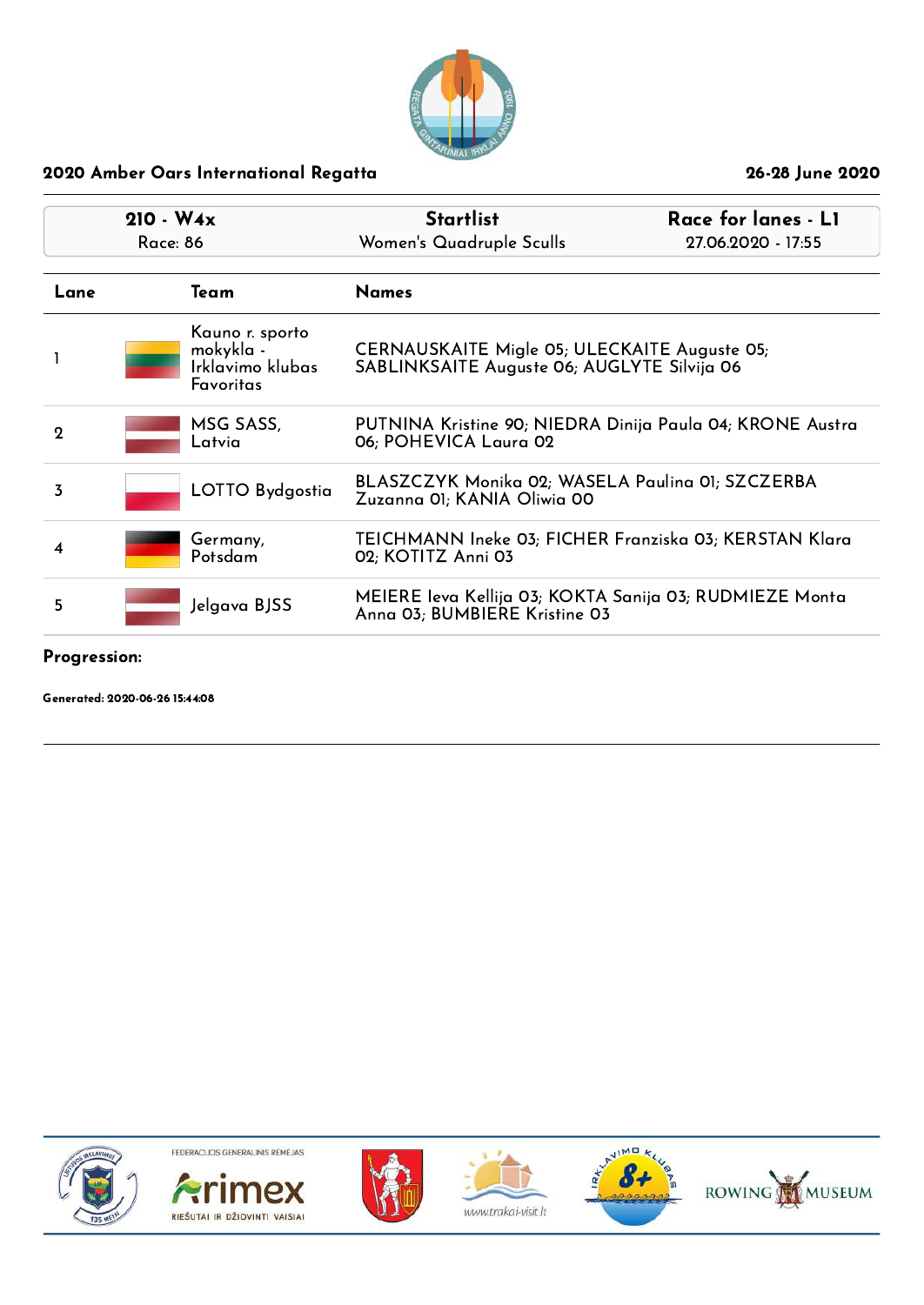

| $211 - W8 +$<br>Race: 87       |                      | Race for lanes - L1<br><b>Startlist</b><br>Women's Eight<br>27.06.2020 - 18:02 |                                                                                                                          |
|--------------------------------|----------------------|--------------------------------------------------------------------------------|--------------------------------------------------------------------------------------------------------------------------|
| Lane                           | <b>Names</b><br>Team |                                                                                |                                                                                                                          |
| International                  |                      | 71; RIMKUS Vita 65; PASPARNE Iveta 62                                          | MUZICA Kristine 74; LUPIKA Vineta 74; ARON Katri 71; VITOLA<br>Diana 75; OZOLA Mairita 88; LAPINA Laila 59; ANSONE Inese |
| Progression:                   |                      |                                                                                |                                                                                                                          |
| Generated: 2020-06-26 15:44:08 |                      |                                                                                |                                                                                                                          |











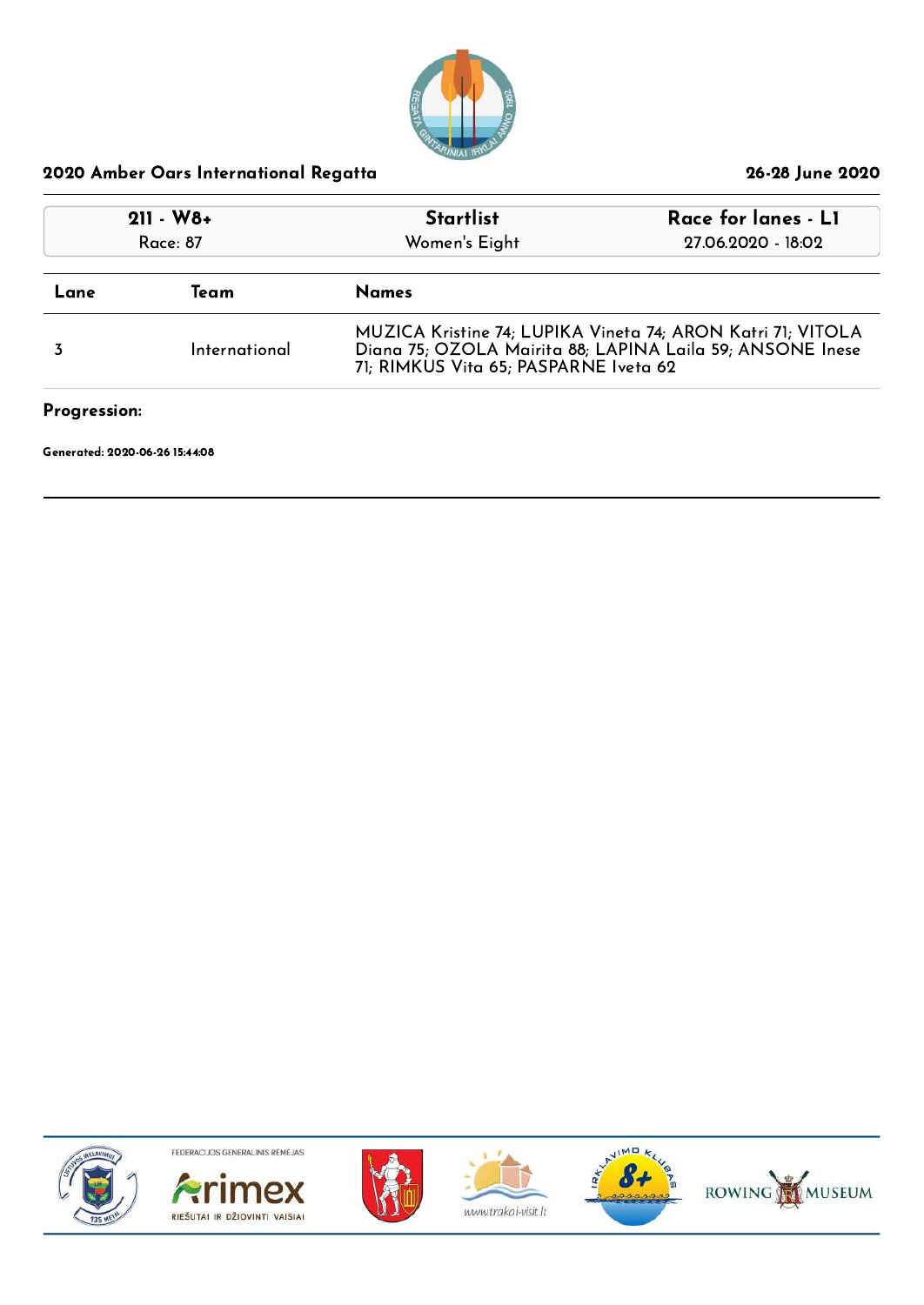

| $212 - LM2x$<br>Race: 88 |  |                                                | <b>Startlist</b><br>Lightweight Men's Double Sculls | Race for lanes - L1<br>27.06.2020 - 18:09 |  |
|--------------------------|--|------------------------------------------------|-----------------------------------------------------|-------------------------------------------|--|
| Lane                     |  | Team                                           | <b>Names</b>                                        |                                           |  |
| $\mathbf 2$              |  | Kupiskio kuno<br>kulturos ir sporto<br>centras | LAURINAVICIUS Simonas 05; BARONAS Nojus 05          |                                           |  |
| 3                        |  | <b>RC KALEV, Parnu</b>                         | KOPPEL ANDER 98; LOOT ELAR 99                       |                                           |  |
| 4                        |  | Trakai                                         | KAZLOVSKIJ Daniel 04; BENDINSKIS Karolis 03         |                                           |  |

### Progression:

Generated: 2020-06-26 15:44:08











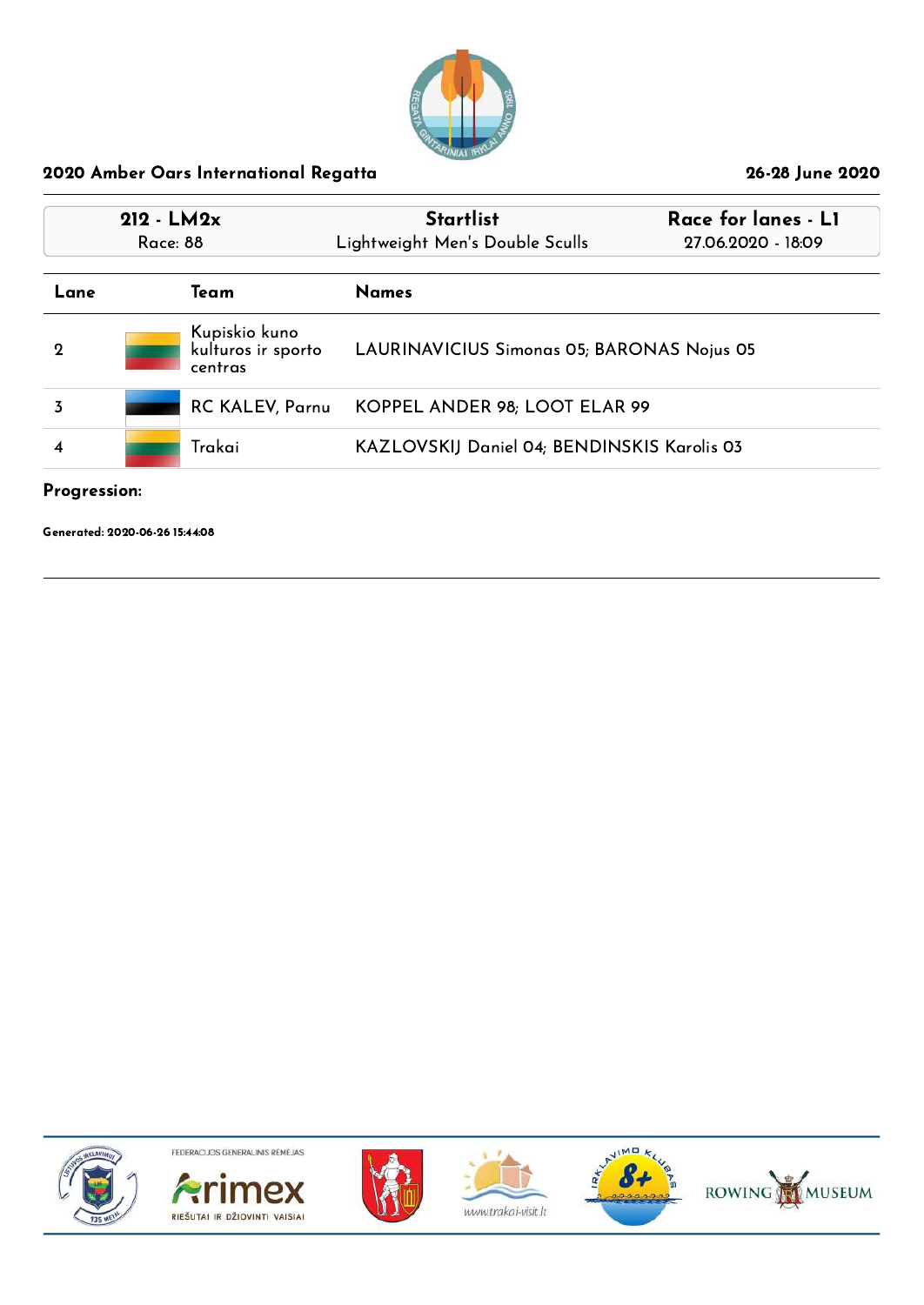

| $213 - M4x$<br>Race: 89 |                                             | <b>Startlist</b><br>Men's Quadruple Sculls                                                     | Heats - H1<br>27.06.2020 - 18:16 |
|-------------------------|---------------------------------------------|------------------------------------------------------------------------------------------------|----------------------------------|
| Lane                    | Team                                        | <b>Names</b>                                                                                   |                                  |
|                         | Lithuania                                   | DZIAUGYS Martynas 86; JANCIONIS Dominykas;<br>NEMERAVICIUS Dovydas 96; ADOMAVICIUS Aurimas 93  |                                  |
| $\mathbf 2$             | Tartu University<br>Sport Club              | RUUSALEPP Karl August 97; KONSTANTINOV Nikita 97; KAMA<br>Joonatan 97; JALAKAS Mark Theodor O1 |                                  |
| 3                       | Traku kuno<br>kulturos ir sporto<br>centras | SUKAUSKAS Dominykas 06; BARKAUSKAS Juozas 02;<br>JANCIAUSKAS Justas 04; BARKAUSKAS Jonas 01    |                                  |
| 4                       | Estonia                                     | ORGSE Karl Kristofer 03; TIMMUSK Uku Siim 02; LEHEMETS<br>Hannes 02; KIRADI Mark 02            |                                  |
| 5                       | Estonia, Parnu<br>rowing club PAR           | VOLMERSON Brenet 04; HUNT Robin; ALLIK Karel 04;<br>RAUDKIVI Karl-Joosep 04                    |                                  |
| 6                       | Rowing and<br>Canoening Club<br>Tartu       | SIIMAN Martin 03; TAMM Taavi 02; UIBO Markus 03; ULE Ken-<br>Markus 03                         |                                  |
| 7                       | Poland                                      | SYNOWIEC Michal 03; WIECHEC Thomas 03; SEROKA Dawid<br>03; CHROSCIELEWSKI Dawid 03             |                                  |

## Progression: 1..3->FA | 4..->FB

Generated: 2020-06-26 15:44:08













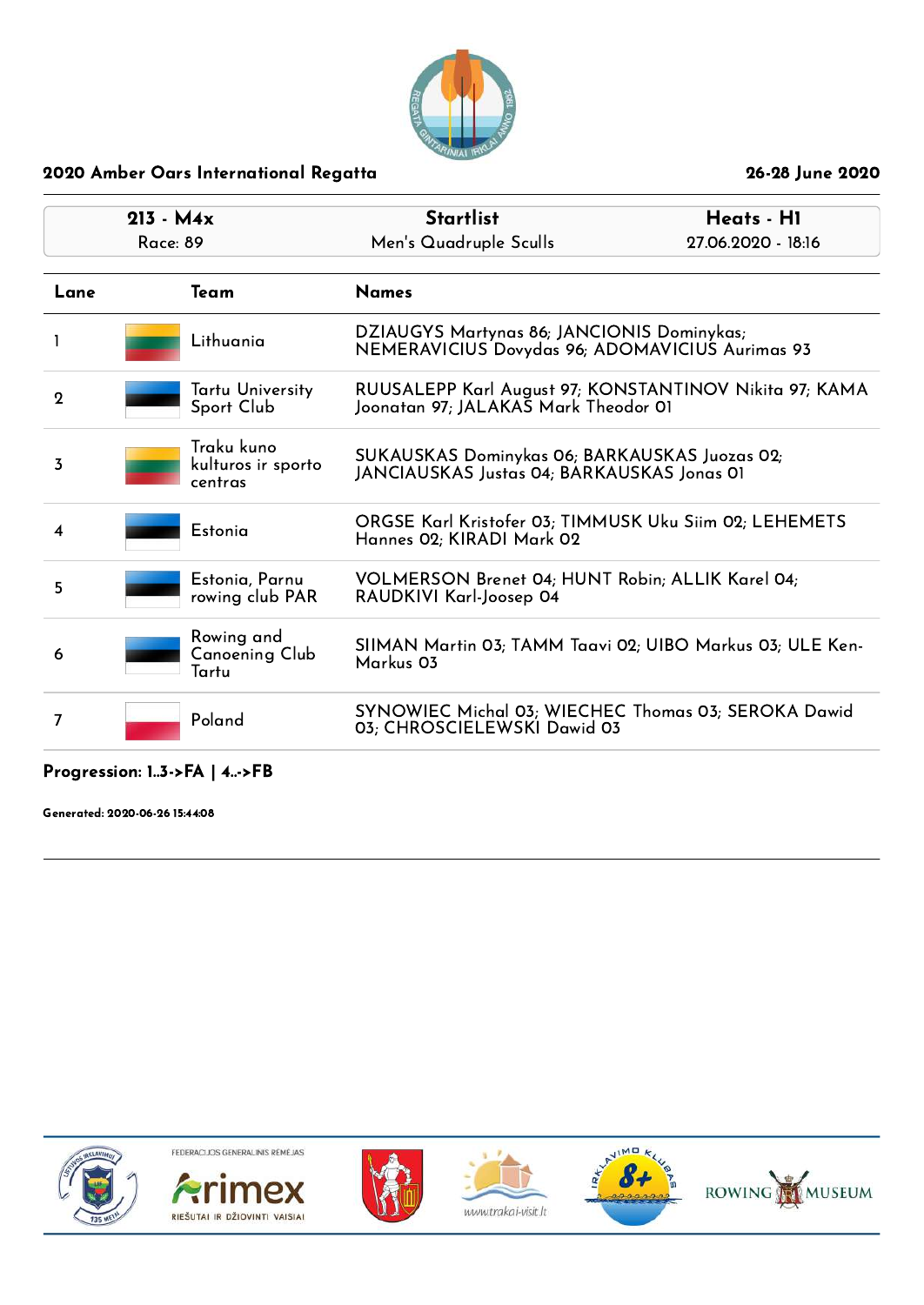

| $213 - M4x$<br>Race: 90 |                                             | <b>Startlist</b><br>Men's Quadruple Sculls                                                     | Heats - H2<br>27.06.2020 - 18:23 |
|-------------------------|---------------------------------------------|------------------------------------------------------------------------------------------------|----------------------------------|
| Lane                    | Team                                        | <b>Names</b>                                                                                   |                                  |
| $\mathbf 2$             | Rowing and<br>Canoening Club<br>Tartu       | VERI Mart 04; GLASER Aleksander 04; ORAV Karl-Joosep 05;<br>KRISTHO Kaldmaa 05                 |                                  |
| 3                       | Kauno sporto<br>mokykla<br><b>Bangputys</b> | JAGMINAS Benas 04; PALIONIS Augustas 02; PALIONIS<br>Kristupas 02; KUZMENKO Arnoldas 99        |                                  |
| 4                       | Lithuania                                   | CERNEVICIUS Paulius 99; PRUSINSKAS Virgilijus 01;<br>MASANAUSKAS Titas 01; MAROCKA Domantas 00 |                                  |
| 5                       | $V$ MSC-8+                                  | NIENIUS Tauras 03; SIVICKIS Dominykas 04; LIUTKUS<br>Zygimantas 02; BINKIS Irvydas 02          |                                  |
| 6                       | LOTTO Bydgostia                             | WISNIEWSKI Wojciech OI; ZALEWSKI Artur 00; FRONTCZAK<br>Mikolaj 01; ZAKRZEWSKI Dawid 01        |                                  |
| 7                       | LOTTO Bydgostia                             | KRZEWINSKI Radoslaw 98; KRZEWINSKI Radoslaw 00;<br>SIEWASZEWICZ Adam 00; ZAKRZEWSKI Dawid 01   |                                  |

## Progression: 1..3->FA | 4..->FB

Generated: 2020-06-26 15:44:08